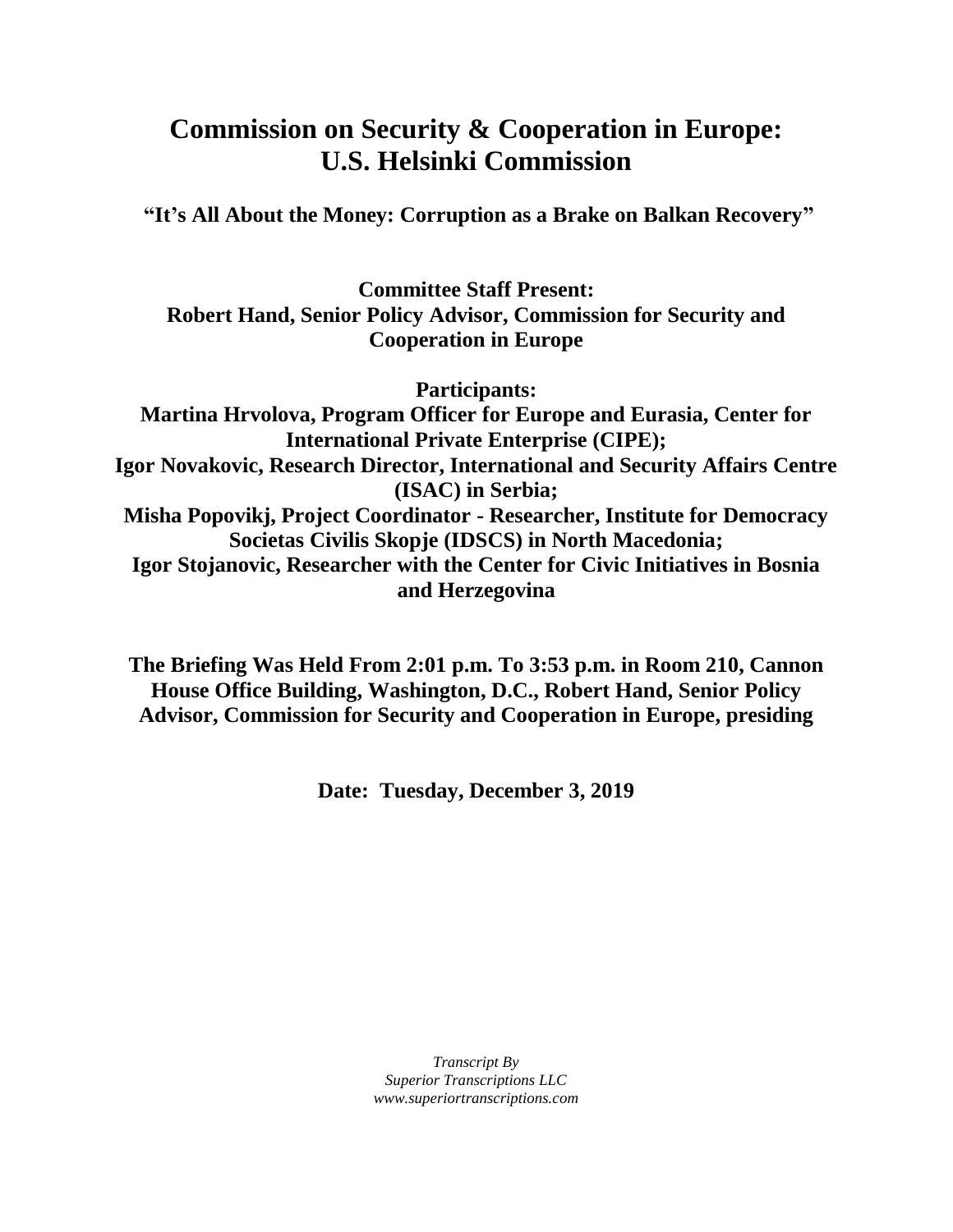HAND: OK. It's 2:00, so let's begin with this briefing. I'd like to welcome everybody here to this briefing that we're having today looking at the Western Balkans, and particularly issues relating to corruption and the lack of good governance, et cetera, and the effects that that can have in terms of foreign meddling in the Balkans as well as the brain drain from the Balkans and other issues.

My name is Robert Hand, and I'm a senior policy advisor at the U.S. Helsinki Commission. And as many of you may know, the Helsinki Commission has been focused on the Western Balkans for a good three decades now – before, during, and after the conflicts – responding to them and also facilitating recovery from conflict, and then focusing more recently on helping their transition to stable democracies for the countries of the region and meeting their aspirations for European and Euro-Atlantic integration. The Commission has also been an early activist in confronting corruption, not just in the Balkans but throughout the OSCE region. Today's briefing is a combination of both of those efforts in a concentrated and focused way.

Many outside observers of Balkan developments focus too much, in my view, on expressions of extreme nationalism, ethnically-based confrontations, and the legacy of conflict as the dominant and ongoing features of the region and its political development. These features are seen as deeply embedded, giving a sense of fatalism regarding the prospects for real change. Based on my observations and experiences over the decades I would not minimize the impact of ethnic animosities and violence, but I conclude they only make any lack of real change possible, not inevitable.

Why? First, because we have indeed seen some change take place over time. In my view, it's just been too slow in coming.

Second, and perhaps more important, we see the political elites in the countries to varying degrees playing on ethnic issues, a sense of nationalism, or a sense of victimization from past conflicts – whether those perceptions are real or not – in order to secure their political power, provide a system of patronage, and ultimately to profit personally through corrupt practices even as their country's economy underperforms, political-motivated investment grows, and young and talented individuals migrate elsewhere rather than contribute to their own country's economic development. Those who do stay may want a greater focus on true economic reform, but they sacrifice their individual preferences for a collective will.

That is why we titled this briefing with the phrase "It's All About the Money." It's perhaps a slight exaggeration, but that exaggeration is only to emphasize what is otherwise an often-missed point. I hope our panelists today, whether they agree with me or not on what I have just said, can elaborate on the economic and business vulnerabilities to what the Center for International Private Enterprise site has labeled "corrosive capital."

I welcome the presence on our panel of analysts from the countries concerned, not from the outside, and that's where the Commission is sometimes unique in bringing in people from the countries we focus on to speak about the situation rather than just having analysts from here in Washington. And I want to thank CIPE for empowering local actors as they seek to incorporate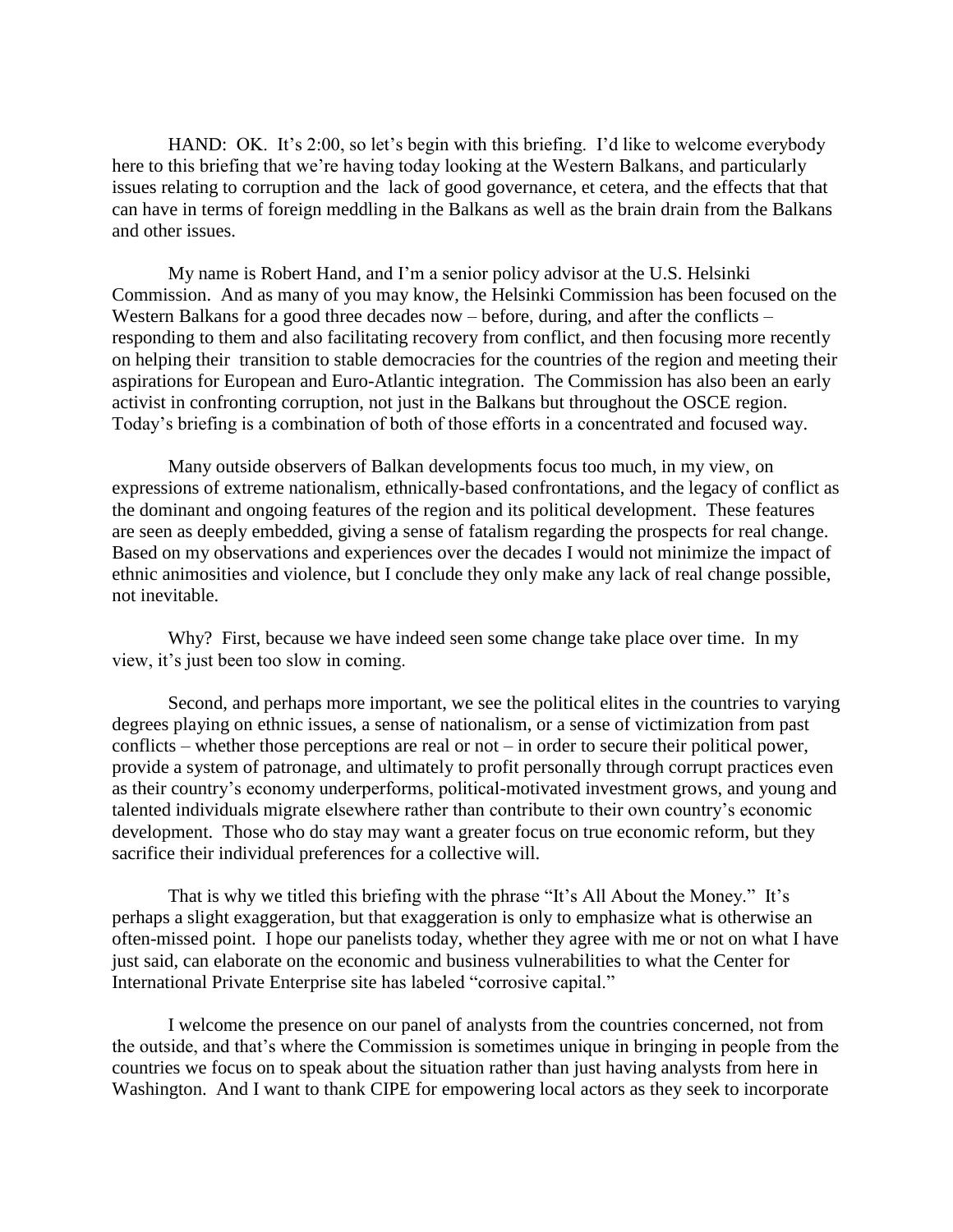good governance, transparency, and accountability, and ultimately market reform and democratic transition.

While we can encourage change, however, it is the local actors that are in a better position to demand it. Our role should be to offer support, because it is in our interest to support it. As a very recent editorial asserted, "those with a local sense of history understand that local developments in the Western Balkans are never really local. The region remains a geopolitical zone of great powers."

With that, I'd like to turn the microphone over to our panelists. We will start with Martina Hrvolova, who's on the staff of CIPE, to give a general introduction of the issues we're addressing today. From there, we will go to each of our guests coming from Macedonia, from Serbia, and from Bosnia-Herzegovina to give their more specific comments. After that, we will open it up to questions and perhaps some short, brief comments from the audience.

So let me start by turning it over to Martina. You can use either microphone.

HRVOLOVA: Thank you, Bob.

Let me know if you don't hear me well.

I'd like to start by thanking you, of course, and the leadership of the Helsinki Commission, for your continued leadership on this important initiative to strengthen economic resilience and advanced democratic transition in the Western Balkans.

Today is very personal for me. Many of you know that I was born in a communist Czechoslovakia, and only because of the freedoms that both Americans and Europeans defended I at some point moved to the United States to do this wonderful job.

So let me start by saying – reminding everyone that three decades after the fall of communism, Central and Eastern Europe is integrated into a continent that is mostly free and at peace. However, there is still much work to be done to secure the gains that so many sacrificed for and worked hard to deliver.

Worldwide, many democracies face both internal and external challenges, including resurgence in corruption and political opportunism. For a long time, continued economic growth generated tremendous opportunities. Autocrats have, however, preyed on the openness of modern economies. Russia is among the countries that often use capital investment to undermine the global value-based economy and erode local governance in the places that receive this capital.

As CIPE's executive director, Andrew Wilson, explained in his statement at the Helsinki Commission briefing last year, a high influx of any capital leads to an increased risk of corruption. This is especially the case with corrosive capital which originates in authoritarian regimes and lacks transparency, accountability, and market orientation.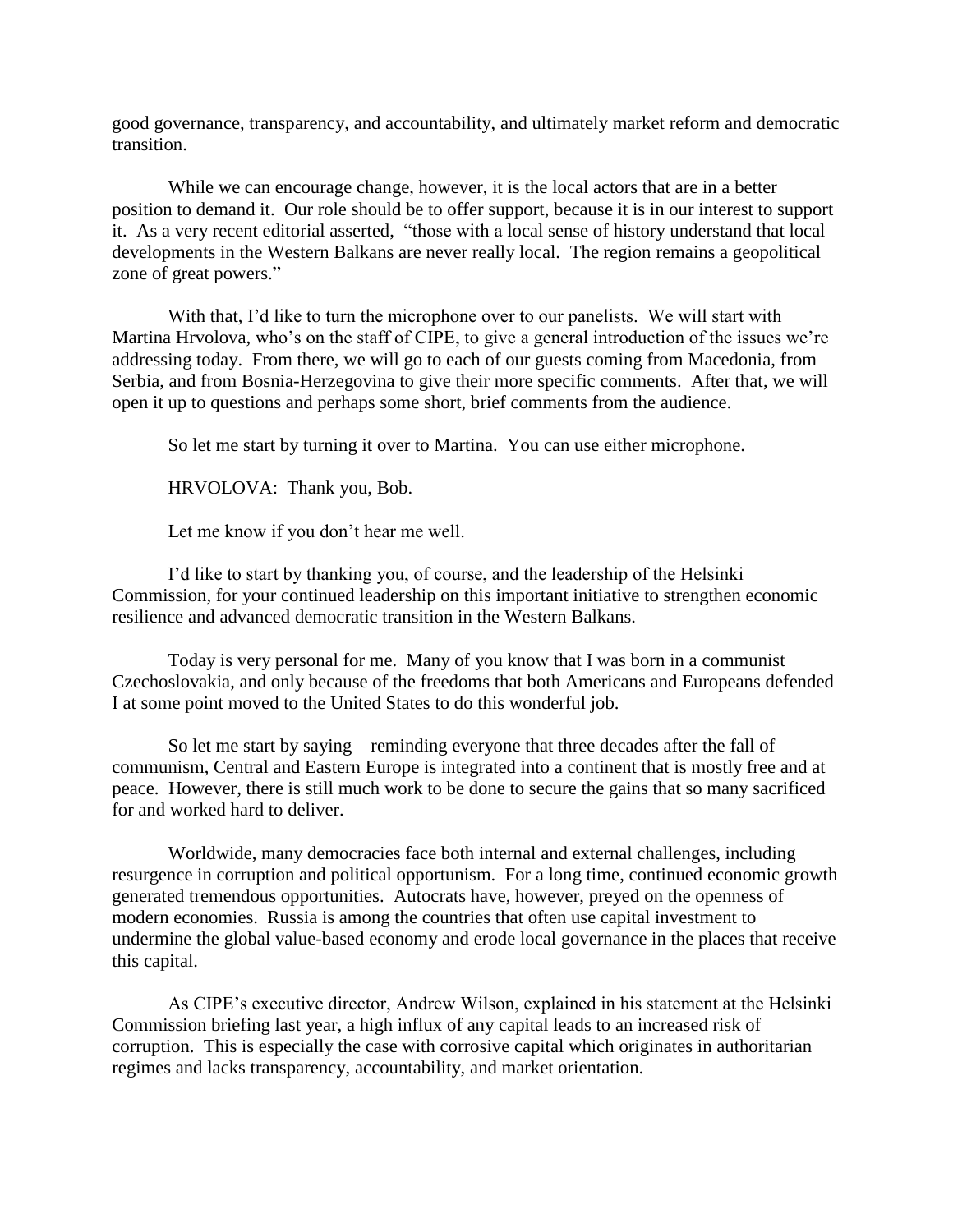In 2018, CIPE civil society partners in Serbia, Bosnia and Herzegovina, North Macedonia, and Montenegro conducted a study of Russian economic footprint in the Western Balkans. They concluded that there were gaps in the governance of these countries which foreign capital exploited to influence their economic and subsequently also political developments. According to their findings corrosive capital has emerged as a key element of foreign meddling, posing a major challenge for democratic transition across the region.

One year later the Balkan investment climate remains largely characterized by the weak rule of law and governance. At the same time many of the region's countries continue to rely on foreign capital for their economic development and state interference in their economies persists. Tangible results in the fight against corruption, which can facilitate corrosive capital, are therefore needed for a business environment to enable sustainable, inclusive growth that in turn benefits democratic transition.

We recognize that anticorruption efforts in the Balkans have been significant. The evaluation of their effectiveness, however, tends to focus on macro level and falls short of meaningful stakeholder engagement.

As the other panelists will discuss, engaging affected stakeholders such as businesses in evaluation of individual public institutions can allow policymakers to review anticorruption efforts better. Earlier this year CIPE's network of partners – again from Serbia, Bosnia, Montenegro, and North Macedonia, represented by the panelists today – reached out to several public institutions in critical sectors of their economies to pioneer a new corruption risk assessment methodology to engage the business community in evaluation of corruption risk on this level. Their goal was to diagnose gaps in the governance of their partner institutions that can facilitate corrosive capital and incentivize policymaking that prioritizes the illegitimate interests of corrosive capital over the legitimate interests of citizens. Except in Serbia, they managed to find partners for this unique effort.

With CIPE's assistance, these partners then collaborated with the Public Procurement Agency in Bosnia, Directorate for Technological Industrial Development in North Macedonia, and the Tax Administration in Montenegro to identify key activities these institutions perform that are most vulnerable to corruption incentivized by corrosive capital. As a next step, the partners surveyed the employees of these institutions, businesses that have recently been in touch with them, and other relevant experts to factor their experience and concerns into the final analysis of the identified governance gaps. With input from more than 400 stakeholders partners then proposed necessary regulatory and institutional reforms, which they will present today.

We're honored that the Helsinki Commission invited CIPE and its partners here to inform a U.S. audience about these findings. Thank you for coming.

Moving forward, our partners will continue raising public awareness of them in their own countries, in addition, by engaging local business, other civil society leaders, and even relevant international organizations. They will continue advocating the proposed reforms with local policymakers to close the identified governance gaps. By doing so, they aim to ensure that all investors enjoy a level playing field.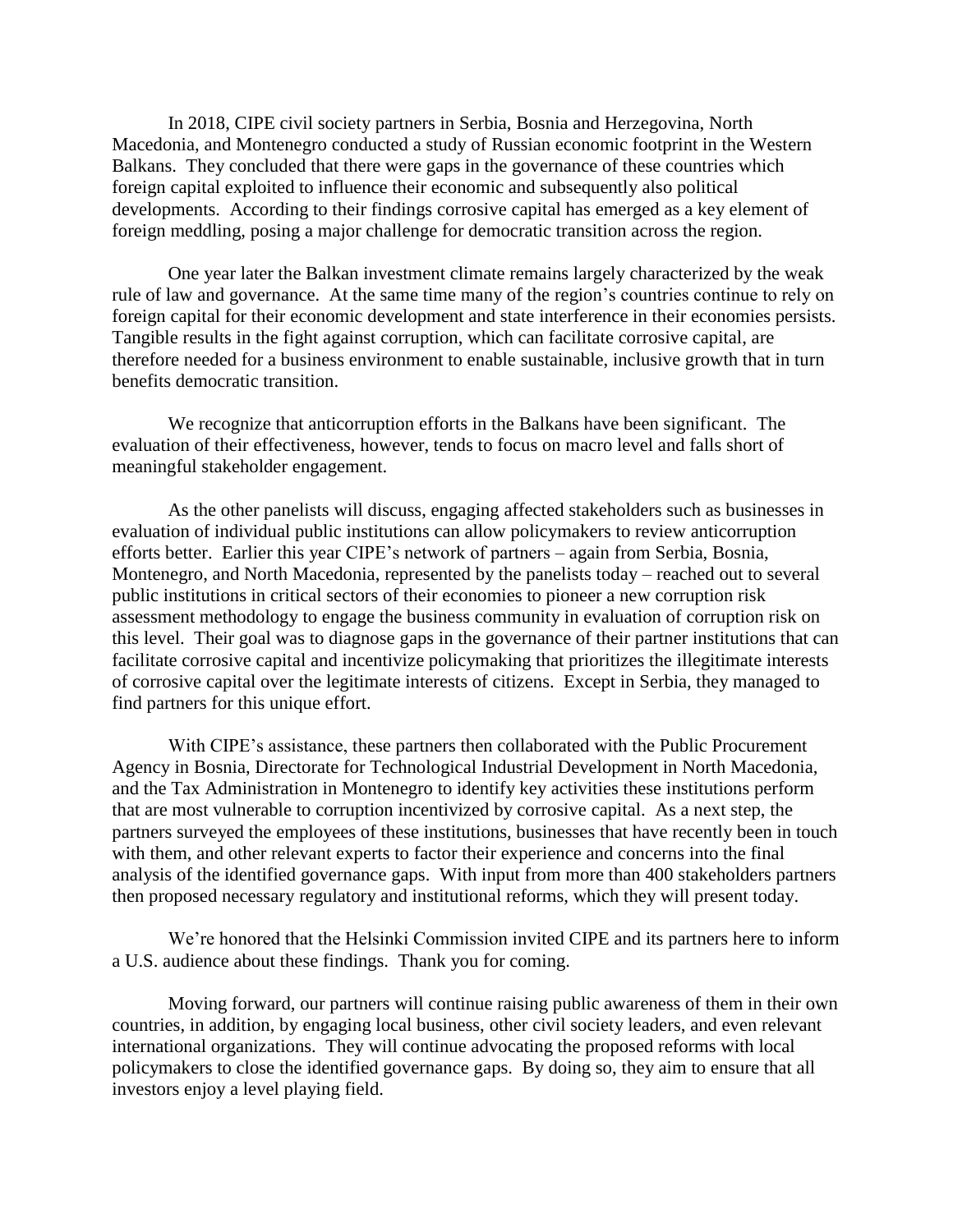This, in turn, will make markets and democracies in the Western Balkans more resilient to external influence, help ensure inclusive economic growth, and counter the worrying spread of a perception that democracy and markets have failed citizens. According to regional public perception polling conducted jointly with the National Democratic Institute, problems caused by the economic situation are citizens' main concern and their governments are the most capable of solving these problems – not at any cost, though. The vast majority of citizens in the Balkans would not tolerate corruption in any case, which is great news. There is, however, also widespread belief that public officials benefit from investment the most or that investment suits investors as opposed to citizens.

Governments, civil society, and businesses have an important relationship – symbiotic relationship. When they work together, democracies and economies flourish. Governments are expected to foster environments that support innovation and enable the economy, including local businesses, to thrive. Companies can generate democratic development by running their business with integrity, to create value beyond making a profit, and by advocating democratic reform.

Part of the solution also lies with the international community, where various organizations including CIPE can empower local stakeholders to advance transition in the region of the Western Balkans and beyond. Our wealth of knowledge allow(s) for a significant crossfertilization of ideas, and contributes to growing worldwide awareness and understanding of corrosive capital, as well as ways to address it.

In this regard, we look forward to sharing the first results of CIPE's work in Asia with you as well. On Friday CIPE will launch its new findings regarding the use of non-inclusive procurement processes by China in Southeast Asia, and you're all invited to join us on that occasion.

To conclude, I'd like to thank the National Endowment for Democracy, of course, for its continued support, but also to the U.S. Congress for its critical commitment to this issue and funding of the NED. Thank you.

HAND: Thank you, Martina. And again, let me thank CIPE for supporting these efforts in countries I am personally very concerned about, and empowering people to do something to encourage positive change, and for doing it not just for this briefing but for the previous briefing you mentioned in January 2018. We had some copies out on the table. I don't know if there's still some out there or not. But if you're interested in seeing that briefing, as well, it's on the Helsinki Commission's website, www.CSCE.gov, or you can contact the Commission and ask for the January briefing on "Foreign Meddling in the Western Balkans: Guarding against Economic Vulnerabilities."

This briefing will also be transcribed and available in written form at some point in the near future, as well.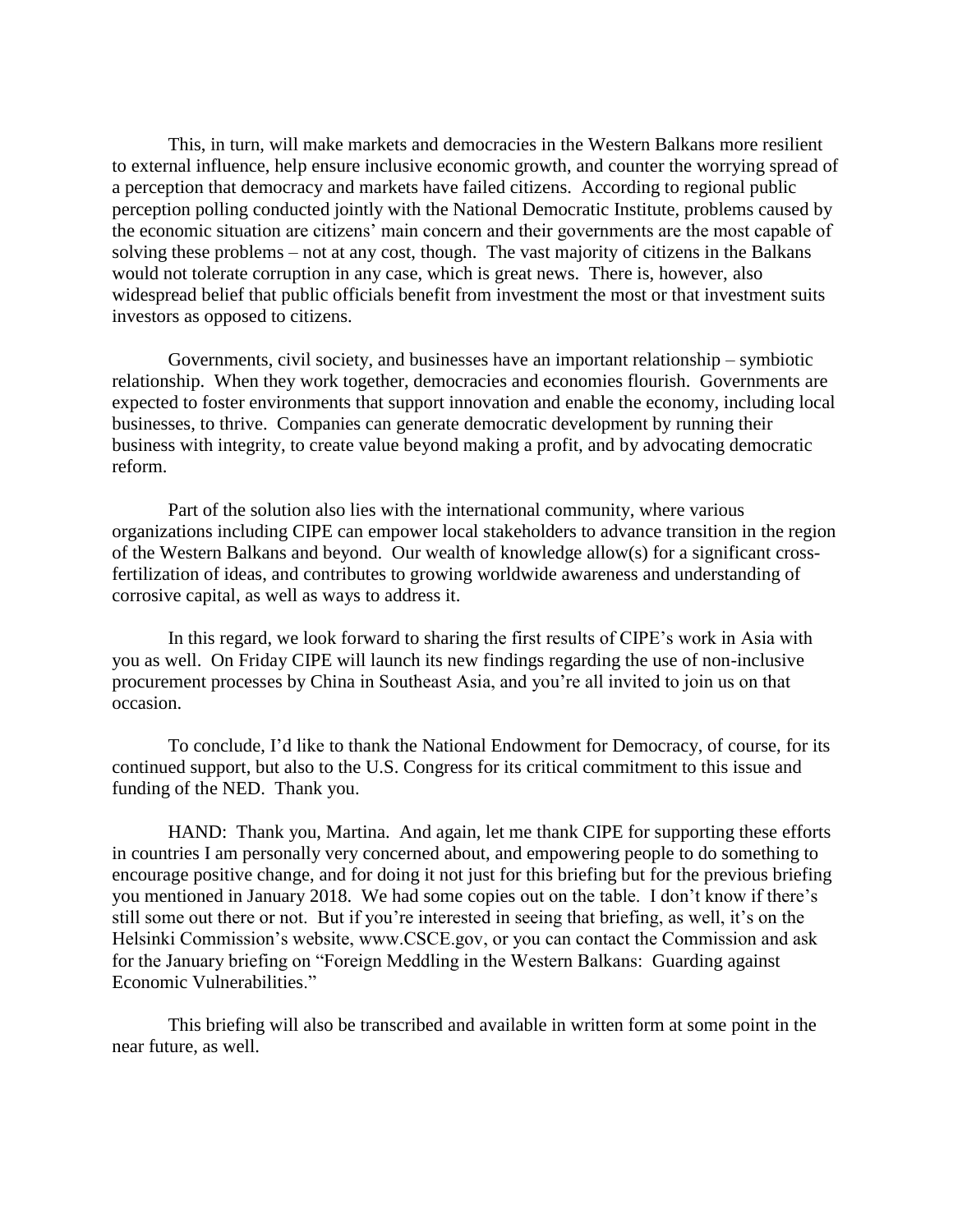Next we go to Misha Popovikj from the Institute for Democracy Societas Civilis Skopje. Misha, the floor is yours.

POPOVIKJ: Thank you, Mr. Hand. And thank you to the Helsinki Committee (sic; Commission) for the opportunity to participate in this briefing.

Since its independence from the socialist Yugoslavia in 1991, the economy of North Macedonia has become more liberalized. Prior to independence, domestic companies became accustomed to a centrally planned economy, so in the 1990s the difficult transition towards the market economy led to a decline in employment while the private sector struggled to meet the needs of modern consumers and to compete in the globalized economy. The economy eventually reached its pre-independence levels in 2006, and after some stagnation during the financial crisis in 2007-2008 maintained slow but steady progress.

Even though unemployment has decreased over the years, it is still high. According to the state statistical office, in the second quarter of 2019 it was 17.5 percent. So it is not surprising that public opinion repeatedly singles out unemployment as one of the two most pressing issues, along with the state of the economy. According to the polling referenced by CIPE, 46 percent of the respondents said unemployment and 33 percent said the economy were the main issues that concerned them the most at the end of 2018. The two issues are, of course, closely linked.

So being a small, open country, North Macedonia relies on foreign direct investment to spur economic growth. FDIs can play a significant role in strengthening the economy by increasing exports, integrating in the global market, developing workforce proficiency and productivity, and promoting innovation through technology transfer. Most importantly, FDIs can help reduce unemployment.

That is why the political elite in North Macedonia has been keen on attracting FDIs to create new jobs for its voters. So to attract the FDIs, successive governments of North Macedonia have offered and provided various incentives to prospective investors. Between 2007 and 2016, the estimated amount of the awarded incentives, subsidies to foreign investment, was 225 million euros. It has typically ranged from 7 to 47 percent of the entire investment, on average.

Whether any of this public money was spent efficiently and effectively is impossible to assess due to the lack of a public register providing comprehensive overview of these incentives and corresponding evaluation of their contribution to strengthening the economy. The introduction of such a registry would be a welcome step towards enhancing transparency and oversight of investment incentives.

In some cases, incentives were awarded to companies without thorough examination of their capacity to carry out the investment, which led to the failure to realize such investment and the loss of public resources. Under the former government, political and economic cycles seemed to be jointly determined and investment became one of the channels through which politics influenced the economy and vice versa. Though any investment creates opportunities for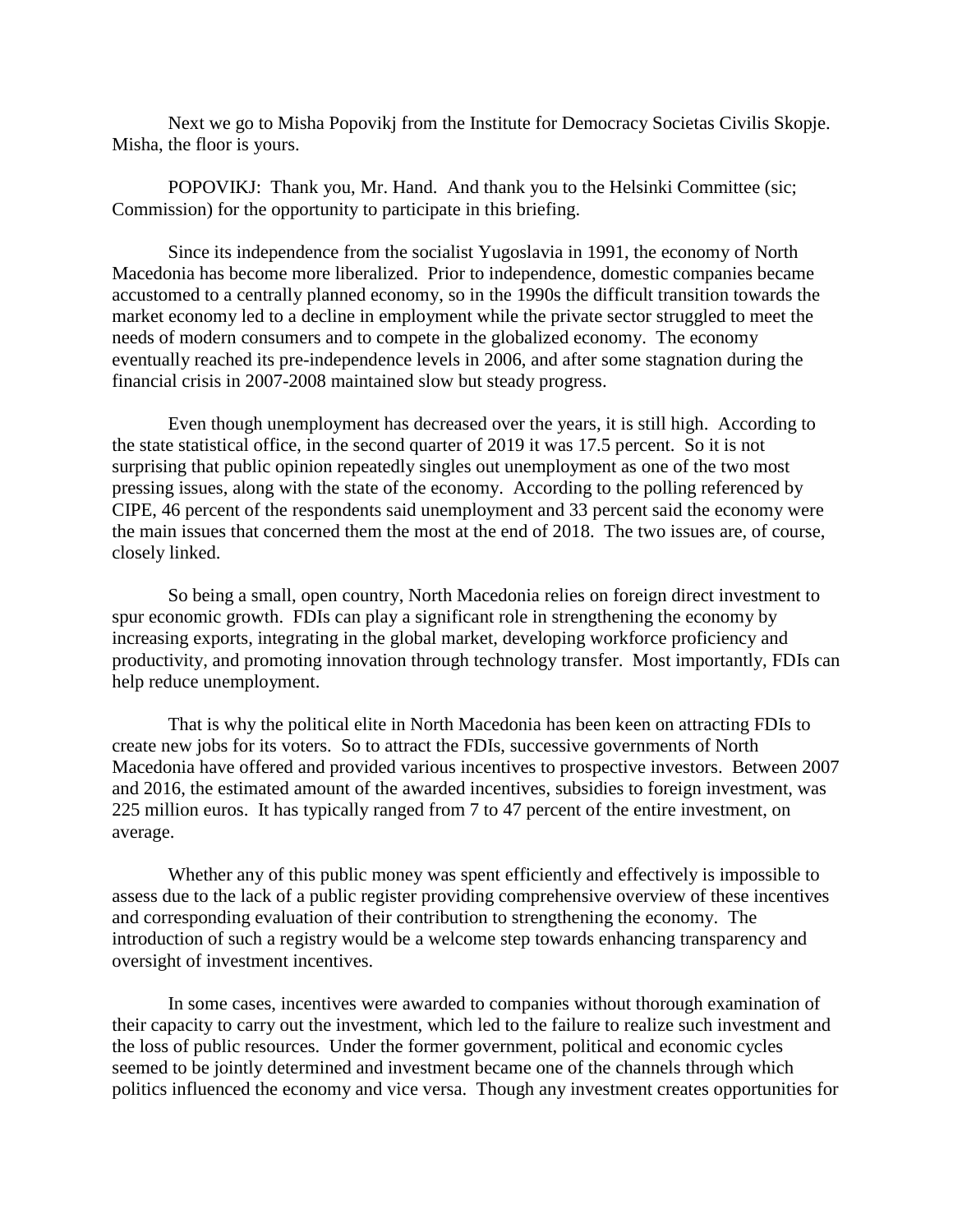corruption on both sides and leads to an increased risk of corruption, this is especially the case when state incentivizes investments and such investments help prevent government failures, emboldens politicians, enriches investors, and finances corrupt dealing.

North Macedonia's government has begun 2019 with promises of an economic upturn and a push toward further democratic reform and efforts to ensure good governance, increased standards of living and access to opportunities and entrepreneurship, including to prevent many of Macedonia's population from leaving the country. However, according to the 2019 study of the Westminster Foundation for Democracy, due to the inability to prevent annual immigration, the potential annual gross added value measured around 333 million euros, which is around 3.1 percent of the 2018 GDP. To put it simply, every person which leaves Macedonia takes clearly 16,000 euros of potential future GDP abroad. A survey among young Macedonian people called "Youth Study of North Macedonia 2018/2019," showed that nearly half of the young people cited the improvement of their standard of living as the main reason for migration. Almost 18 percent said high salaries and 11.3 percent better employment possibilities.

So brain drain requires a complex set of measures that reflect the specifics of each country, and that should connect with a series of socioeconomic policies to be effective in the medium term. FDI has, however, been recognized as a key growth factor and a viable solution to the brain drain, or the permanent loss of skilled workers through immigration. If invested wisely, it brings not only economic growth, job opportunities, but also increases demand for skilled workers, thus helps stem brain drain.

Since the change in government in 2017, the awarded amount has totaled 40 million euros and is expected to increase as the current government plans to increase respective budget allocation. It also extended these incentives to domestic companies. While this move can certainly foster competitiveness of local companies, it also causes further concerns as the government does not thoroughly examine the ultimate beneficial ownership of the companies seeking investment incentives and does not screen foreign investment for potential risk either. As foreign investment can arrive through a citizen, shell company, or a domestic subsidiary, this may lead to an increased footprint of foreign investment in key sectors of our economy to the detriment of the country's political development.

That is why we decided to focus our efforts on ways to mitigate the negative effects that corrosive capital can have on the governments of investment incentives and subsequently democratic transition of North Macedonia by strengthening the resiliency of the relevant institutional and regulatory framework. To this end, we cooperated with the Directorate for Technological and Industrial Development Zones, one of the key institutions in this regard to ensure that investment incentives benefit the country's economic development generally rather than individually while maintaining financial stability, and thus contribute to the development of the world economy. While the supply of corrosive capital is not restricted to any particular country of origin, in North Macedonia it is typically associated with investment flows backed by Russia and China. Both have recently stepped up their presence in the region, including through investments that lack transparency, accountability, and market orientation.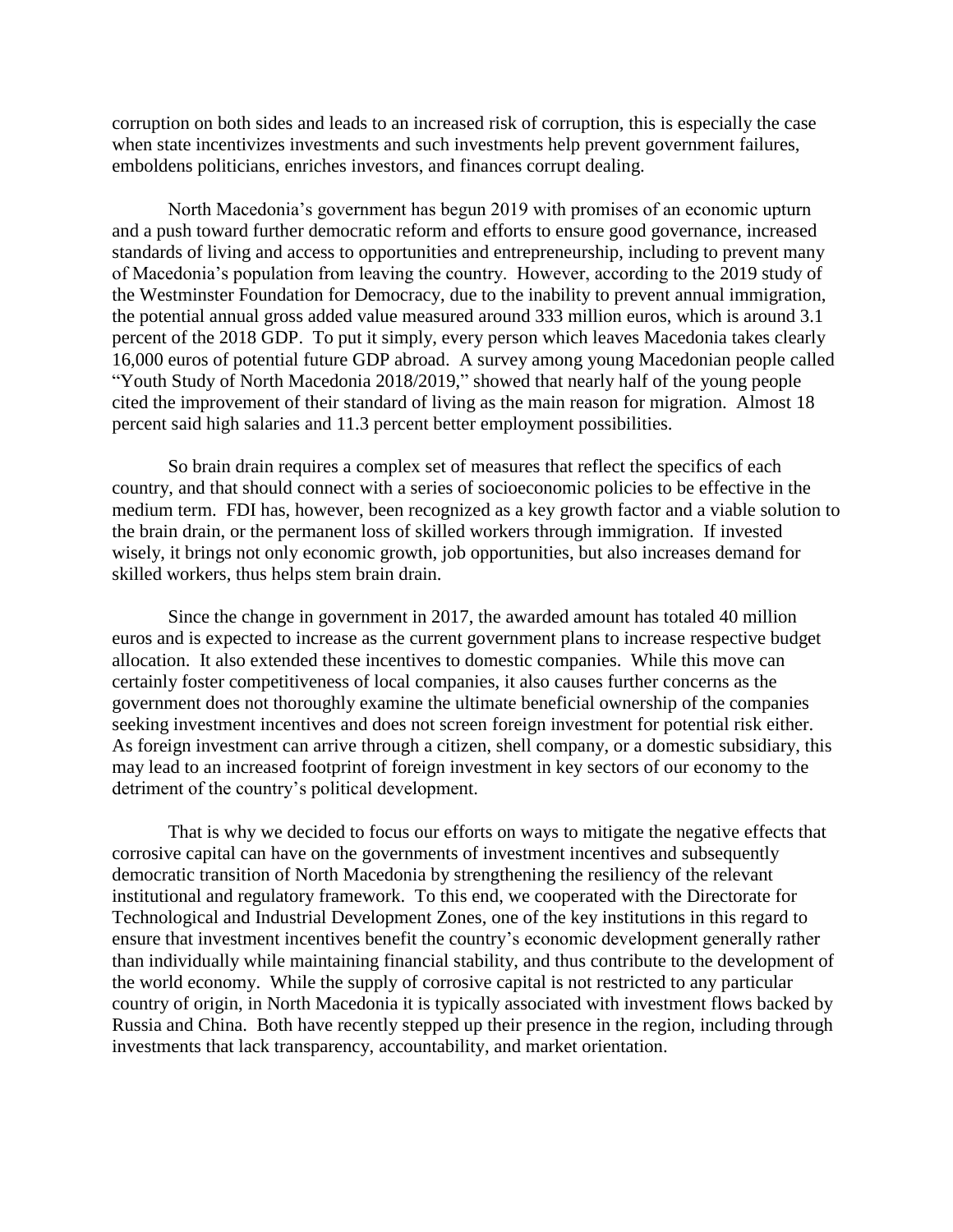Previous assessments of Russia's economic footprint in Macedonia show that the volume of investment originating in Russia was relatively low in comparison to the other countries of the Western Balkans. However, it increased from 1 to 4 percent when offshore companies are accounted for. This opacity highlights the need for examination of ultimate beneficial ownership that I mentioned earlier. The core reason for this beneficial ownership check is to prevent financial malintent, such as laundering of money, being hidden behind the closed doors of corporations, which then can be, and in fact were, used to further questionable transactions in North Macedonia in the past.

Our analysis of the applicable regulations to identify the ultimate beneficial ownership, requesting investment incentives, show that the examination is limited to country of origin of the parent company seeking to invest, and the regulations are difficult to implement due to the lack of corresponding expertise by the Directorate's of staff. This is because they're not a law enforcement agency. For the same reason, it is also easy for public officials to circumvent them without any consequences. Connected to this issue is the lack of cooperation among various public institutions on prospective beneficiaries, potential connections to criminal activities, while the institutions responsible for investment incentives conducts standard sanctions checks.

At no point does any of them conduct a specialized search that would include national and transnational criminal records to identify individuals and companies who may be under investigation for criminal activities, such as money laundering, to mitigate the risks associated with awarding incentives to such individuals or companies they're involved with. Given the recent investigation of money laundering and fake insolvency of one of the major Russian investments in North Macedonia, we would argue that creating conductions to detect suspicious transactions at any point in the significant investment lifespan is an urgent matter.

This is not only because it might have protected the public revenues that the company, reportedly owned by Russian Senator Leonid Lebedev, was expected to generate, along with the energy supplies to 50,000 households in Skopje, which is now at stake, but also potential incentives that may have to be spared to prevent its failure and subsequent loss of jobs and associated economic development. Finally, based on what we learned from surveying the employees of the directorate and its clients, as well as the history of investment incentives in North Macedonia, we suggest separating FDI promotion from politics.

In other words, let professionals rather than politicians take care of it, because potential for corruption is inherent to FDI, as even genuine companies want to make a profit and politicians leverage the jobs they bring. After all, the best way to attract investment is to provide investors with an enabling environment instead of failures. Thank you very much.

HAND: Thank you, Misha. I particularly appreciated your documentation of the economic impact of the migration of young people from Macedonia on the country's economy. And also, your noting that foreign direct investment is inherently risky in terms of corruption, but that is particularly so when the state incentivizes it. And that's something that maybe we can return to, how to get to what you had concluded in your remarks about trying to let professionals rather than politicians deal with these issues to prevent corruption from taking place.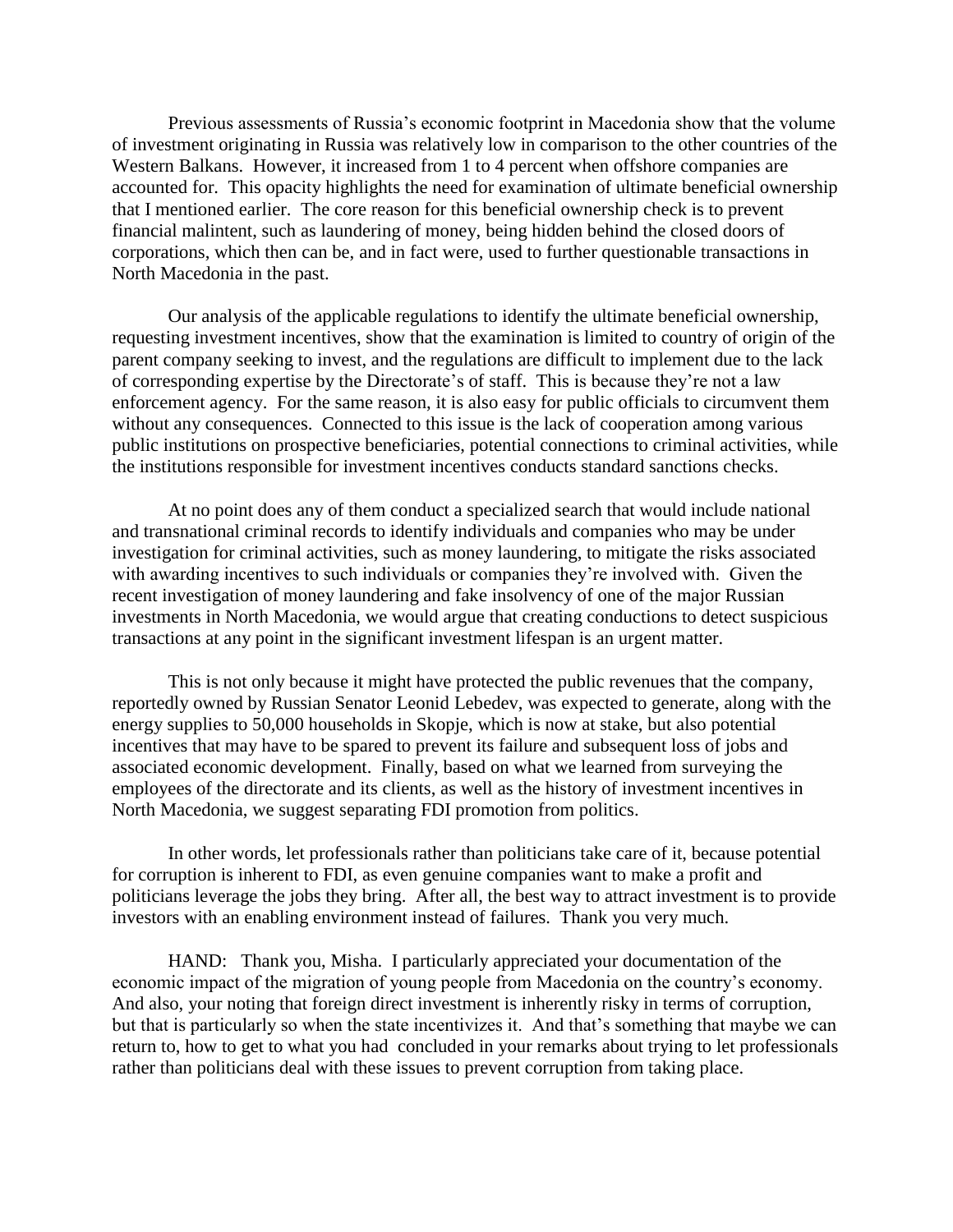But now let's go to our next speaker, Igor Novakovic, from the International and Security Affairs Center in Serbia. Igor, you have the floor.

NOVAKOVIC: Thank you. And thank you for the opportunity to speak on this critical topic today.

Serbia is often praised as a regional, even world leader in attracting foreign direct investment. In 2019, for example, it achieved a top spot to the Greenfield FDI Performance Index. Serbian experts tend to agree that this generous system of investment incentives is most likely the main reason for the increase of FDI and competitive advantage that Serbia has compared to the rest of the region. A relatively large share of direct investment projects involving incentives however occurs when investors have already formed a firm opinion of making Serbia their preferred location. The issue of incentives thus mostly boils down to bilateral negotiations between an investor and Serbian authorities.

Following 2008 economic crisis, Serbia established an FDI model based primarily on subsidies at the cost of improving other aspects of its business environment. Investors who run their businesses with integrity typically consider the broader issues of political stability – such as the rule of law, democratic governance of local institutions, and market-oriented economy. Despite the ongoing process of EU integration, according to many sources the rule of law and governance in Serbia have deteriorated. Therefore, it can be concluded that Serbia's strategy to attract FDI is not – is not to improve its enabling environment.

The available data suggests that the subsidy modeled is not efficient either because of its costs – because its costs outweigh the benefits. In other words, similar results might have been achieved at a lower cost. Although employment has been on the rise and the GDP growth has remained modest, Serbia's economy does not mostly stand out compared to the rest of the region, while the amount of subsidies it provides does. These facts suggest that while investors enjoy high returns on their investments, Serbia is not maximizing its incentive system and it's missing out on the long-term benefits of foreign corporate presence, to say nothing about the sustainability of its subsidies.

There are no doubts that Serbia has raised its attractiveness to FDI, but not improving – but not by improving the quality of the enabling environment. It does so by topping up the investment incentives it offers by making the investments easier and less costly through regulatory incentives that circumvent the democratic principles of transparency, oversight, and accountability in doing business.

Given the significance of the investments of special importance to the development of Serbian economy, and because of the problem that unfolded with similar investments in the past, our team decided to focus its analysis on investment incentives and how FDI in this category interacts with the local governance. Though the investments of special importance were introduced to the Serbia legal framework only in 2015, investments of similar nature had existed for a very long time. For example, Gazprom's privatization of Serbia's oil industry in 2008 is one of the notorious. And of course, the current ongoing project of Turkish Stream could become another, there is a potential for that.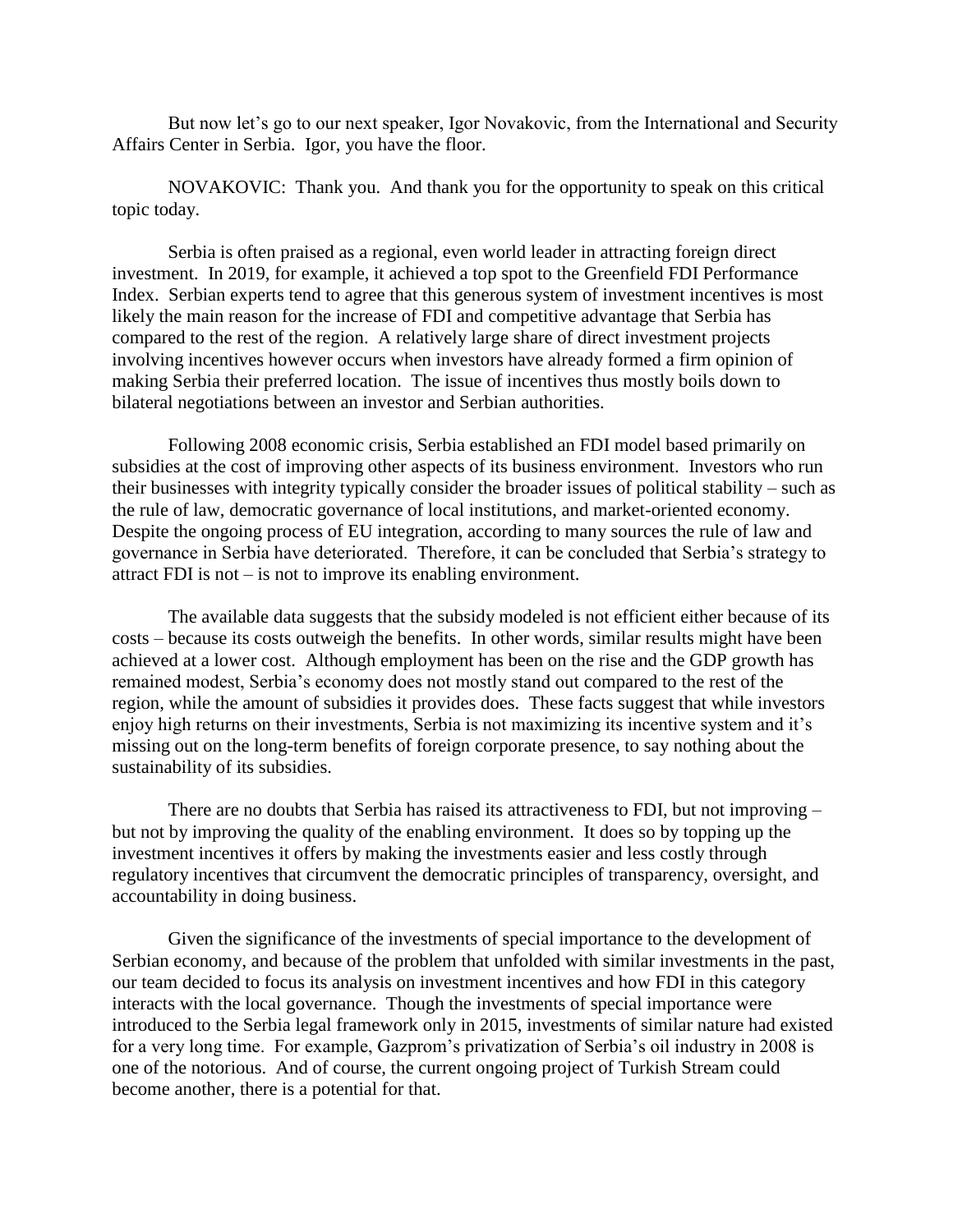Under the Investments Act, an investment can be deemed of special importance if it satisfies a combination of requirements primarily regarding the quality of investments, its among starting from 5 million euros, and the number of jobs it will create. The law generally allows a broad interpretation of this category and incentives to investments to investments of special importance are rendered without a public call for bids. Their scrutiny is limited to an urgent procedure, which limits the space for examination of the proposed investment. Furthermore, they are usually treated with confidentiality. Investments realized on the basis of international agreements which the Serbian government concludes with foreign states become investments of special importance automatically.

This is important because, according to the Serbian legal framework, all international agreements adopted by the parliament are above domestic law, including the Serbian constitution. This allows for the exclusion of domestic regulation from the scope of the agreement, giving the state and investor the right to derogate from certain obligations, which may impair Serbia's sovereignty or affect its legitimate development interests. To strengthen the resilience to corrosive capital of public institutions responsible for investments of special importance, we reached out to the Council for Economic Development and the Development Agency of Serbia. The agency is a public institution which processes the applications for investment support and implements the decisions made on these applications by the council.

The council is mostly composed of ministers – actually, secretaries, if we can call them in American fashion – or appointed by the government of Serbia. However, both institutions ignored our genuine interest in working with them, though it's commonly agreed that the design and realization of FDI incentives should be guided by policies available to the public, which contributes to building support for the government's actions. This is true regardless of the placement of various policies and implementation responsibilities in this process.

Therefore, our analysis of these institutions rose primarily on information collected from secondary resources and primary data collected through surveys and interviews of several experts and clients, namely businesses that interacted with these two institutions. Interestingly, we concluded that 11 of the policies applicable to these institutions which we examined provided a solid framework for the prevention of corruption, incentivized by corrosive capital. Nonetheless, they are not adequately implemented. As a result, the governance gaps emerge.

Despite the limitations of our study, we would like to offer the following observations: First, Serbia should have one investment strategy uniformly implemented by all relevant public institutions. Investment incentives should reflect regional and sectoral developments and corresponding needs, so that they do not interfere with each other and they do not negatively impact competition. In addition to investment strategy, investment incentive criteria must be clearly established to limit the space for their extensive interpretation and arbitrary decision making by public and elected officials, as well as abuses by investors, such as aggressive tax planning, transfer pricing, round-tripping, and of course corruption or even criminal behavior, such as money laundering.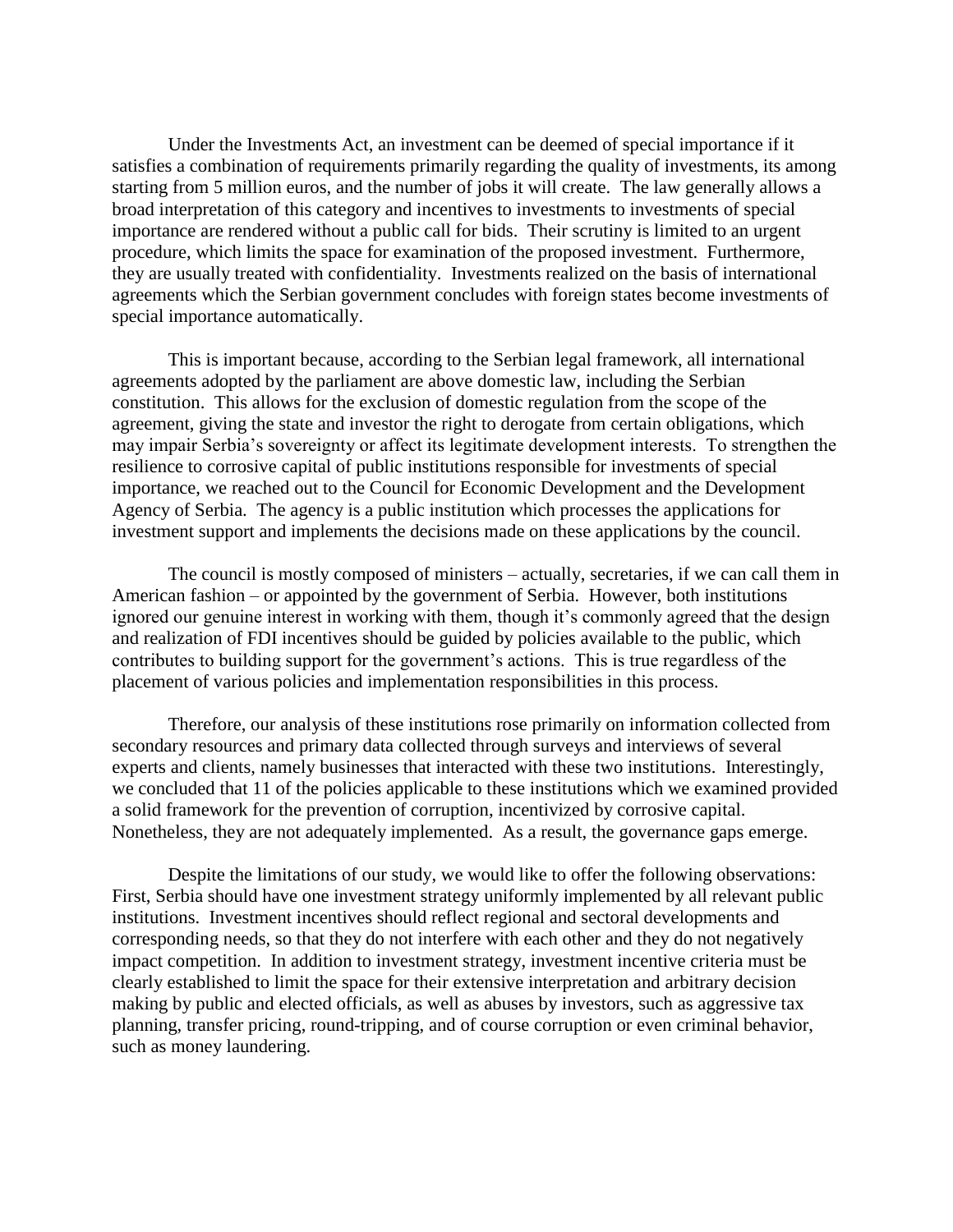Next, no FDI incentive strategy is likely to succeed unless the implementing public institutions have the necessary expertise to conduct a comprehensive cost-benefit analysis of proposed investments, negotiate, manage, monitor, and evaluate investment incentives, as well as the capacity to make the decisions free from any pressures. Moreover, investment incentives should be open to scrutiny by relevant policymakers and civil society. The Commission for the Control of State Aid should therefore participate in the examination of incentives for prospective investments of special importance before the final deals are sealed. The government of Serbia should give FDI incentives proper consideration, as opposed to rubber-stamping decisions by the council with a limited representation of elected representatives, which the potential for external pressure is greater.

Though the council's annual reports should be public, as prescribed by the law, they are not. Neither was a 2018 report provided to use following the Freedom of Information request we submitted. Over the past year, the western Balkans have continued to see signs of democratic backsliding. And the European Union's recent retreat from the enlargement policy may lead to further deterioration. This situation allows malign foreign actors to enhance their presence in the region. Therefore, our continued focus on democratic and free market values remains critical. Substantial reforms for greater transparency, oversight, accountability, and market-orientation of the system of investment incentives are needed in regard to these public institutions, as well as the overall business environment in Serbia. That is the only way to boost the confidence of its citizens in democracy and prevent further brain drain. Thank you.

HAND: Thank you, Igor. I particularly appreciate your raising concern about democratic backsliding in the region as a whole, perhaps not just in Serbia, as well as noting now EU decisions can have an impact on the incentives that politicians in the region have to move forward, or to move backwards. I was also very taken by your comment on the Serbian legal framework, and how international agreements, if they're adopted by parliament, are above domestic law. That seems to be a potential to undermine any progress that is actually made in Serbia. And may ask you to elaborate a little bit more on that at some point.

But next, let's go to Bosnia and Herzegovina and to our last speaker Igor Stojanovic, from the Center for Civic Initiatives, CCI. Igor, the floor is yours.

STOJANOVIC: Thank you very much, Robert. Good afternoon, everyone. I'm Igor Stojanovic. And I'm here to present an analysis of the resilience of the Public Procurement Agency of Bosnia-Herzegovina to potential external pressure on its activities.

Governments and state-owned enterprise purchase a wide variety of goods, services, and public works from the private sector. Because public procurement accounts for the vast majority of state budgets, it carries an inherent risk of exploitation of public money. Of all government activities, public procurement is one of the most vulnerable to corruption. It can be misused by both - public officials and businesses not only for illegitimate enrichment, but also for the preservation of political and economic power. Weak governance in public procurement hinders market competition and raises the price paid by administration for goods and services, impacting public expenditures and therefore taxpayers' resources.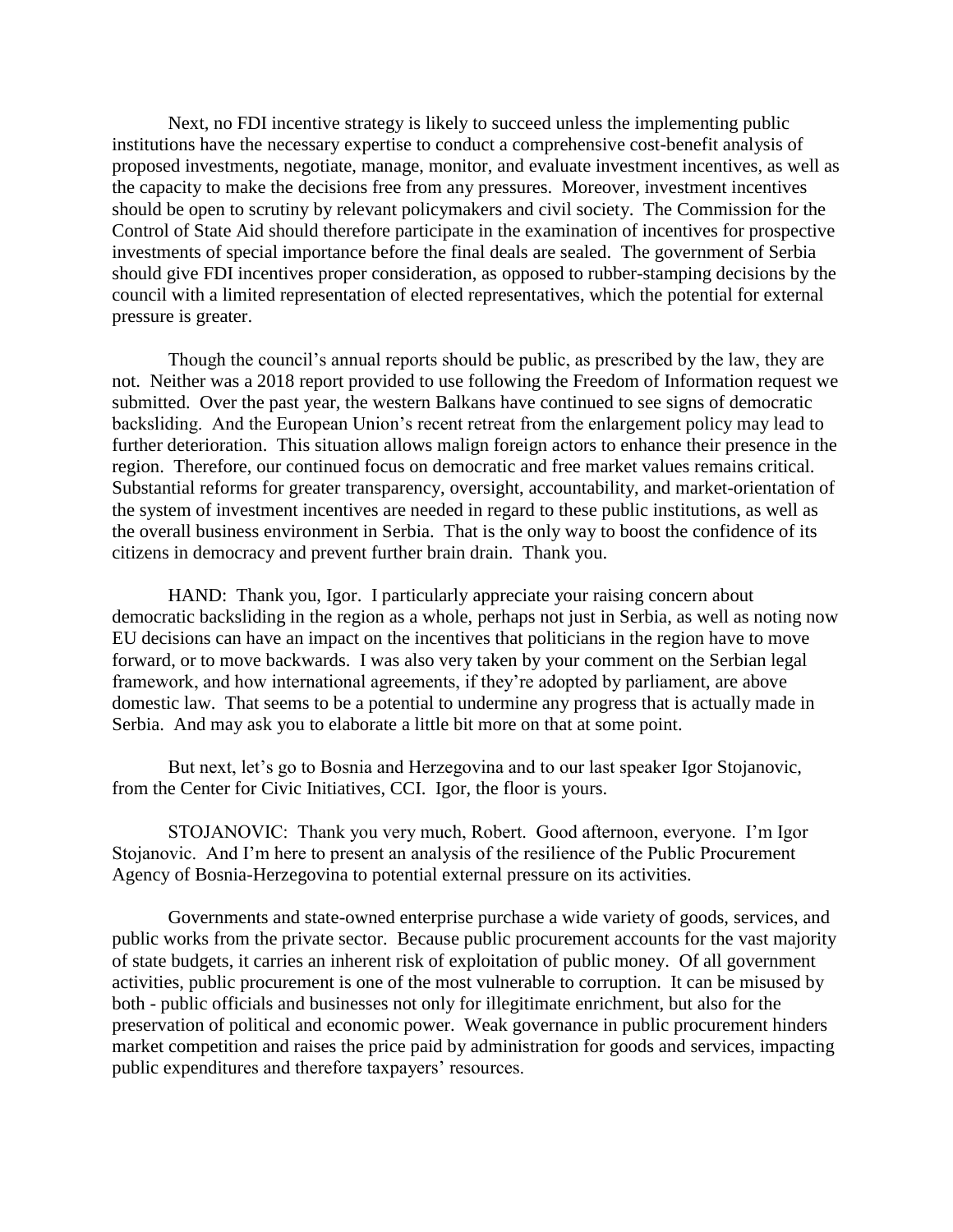Public procurement is a key economic activity of governments that represent a significant percentage of gross domestic product generating significant financial flows, estimated at almost \$1.3 billion, or 7 percent of GDP of Bosnia-Herzegovina in 2017. According to Transparency International, estimated corruption in the public procurement of Bosnia-Herzegovina is between 20-25 percent of procured resources and cost taxpayers approximately \$300 million annually. This then typically passes on the household level and translates into higher costs of doing business and consumer cost of goods and services. Preventing corruption in procurement and its corrosive effects on the governance of Bosnia-Herzegovina is therefore necessary to ensure the level playing field and the overall quality of people's lives.

Therefore, the Center for Civic Initiatives partnered with Public Procurement Agency to identify ways to carry out its activities effectively and free from internal influences. The agency is not responsible for the acquisitions, which lie within the decentralized network of contracting public authorities. It is, however, one of the key of public procurement institutions of Bosnia-Herzegovina, although some of its responsibilities are with the procurements stages, which typically do not attract much attention. Among these are activities, to improve the legal framework of public procurement of Bosnia-Herzegovina and counseling of various stakeholders in public bidding.

Following the analysis of impressive 38 internal regulatory acts of the agency, and the results of more than 200 interviews with agencies employees, clients, and external experts, our conclusions highlight the need to adopt additional measures to prevent corruption incentivized by corrosive capital, particularly in these two stages of procurement, precisely because that is where the most significant vulnerabilities of the agency to corrosive capital breed.

Despite many regulatory acts in place, the agencies action may give rise to errors or corruption because of the lack of awareness on the part of the people involved – meaning primarily on the agency staff and clients. This can be put right to training as far as the staff is concerned. Ensuring that the agency officials are selected from those who meet high professional standards of knowledge, skills, and integrity is an important first step toward addressing potential external influences. While the agency's internal acts are largely aligned with national laws on civil service, they do not seem to be ahead of the actual needs, which are greater. Therefore, both require further regulation. For example, the hiring requirements are basic, and the vetting process for the agency staff is entirely lacking. What is more, corruption prevention is neglected in the design and implementing of the agency's activities to build capacity for its staff, subsequently also in the planning and managing of its operations, which is very much important for its accountability. It is therefore not surprising that our analysis showed low awareness of potential corruption pressure among the agency's employees.

Training can also play a key role as far as the counseling on public bidding is concerned. There is, however, a need to put mechanisms that would foster a culture of integrity in the agency in place. This can be done by introducing efficient financial disclosure and conflict of interest policies, along with corresponding sanctions mechanism, which can be expanded to cover also staff post-service period. This is especially important given the fact that agency does not systematically collect information on advice provided by its employees verbally. Such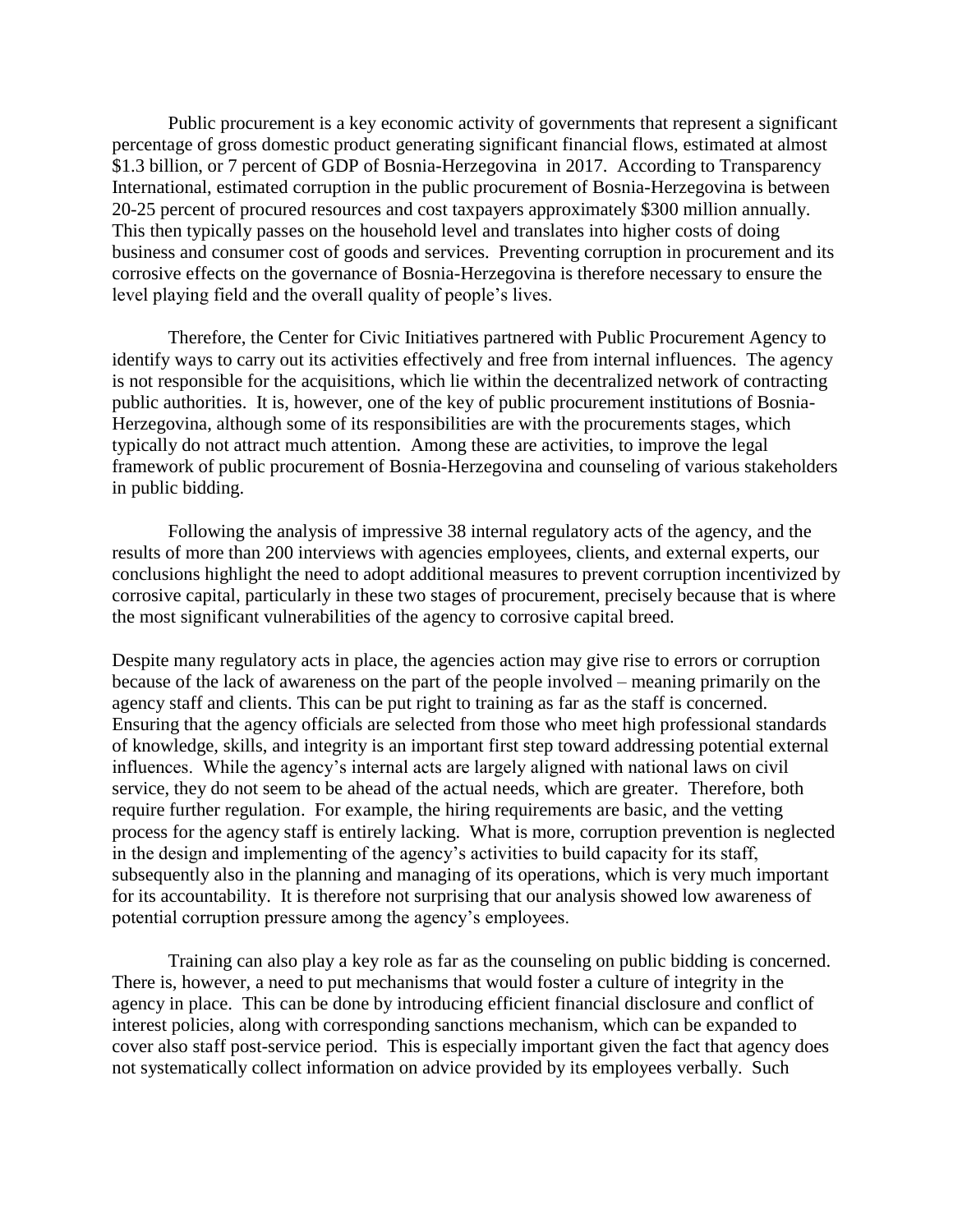policies can help ensure impartiality of the agency's interactions with its clients, manage conflict of interest, and prevent situation that lead to bias and corruption.

Because corruption thrives in secrecy, connected to the issue of conflict of interest is also the question of keeping procurement transparent. Therefore, an adequate degree of transparency is very much needed also when it comes to the agency engagement with bidders. Several things can be done to ensure this, starting with publicizing the contacts made by bidders and information provided to them by the agency staff. To encourage close cooperation between the agency and the private sector to maintain high standards of integrity, it may be also worth exploring the possibility of setting integrity standards for the private sector and ensuring they are followed.

These steps would allow for public scrutiny of their actions by civil society organizations, the business company, media, and the wider public. Procurement with no public scrutiny can have detrimental impact on the ability of countries to provide public services, foster competitiveness, and improve people's lives. In this regard, I would like to suggest returning to the practice of drawing the agency's annual report also from the procurement-related information from civil society and media, which was abandoned following the adoption of the 2016 amendments to the rulebook for monitoring public procurement processes by the Bosnia-Herzegovina Council of Ministers.

To conclude on a positive note, I would like to say a few words about the role of the agency in the legislative process. Though it regularly makes proposals to the Council of Ministry, it does not have any formal role in the parliamentary scrutiny and approval of the law. Because of its mandate to improve the legal framework of public procurement of Bosnia-Herzegovina and other activities are carried out, it would only make sense if it could play a more significant role in this regard. So far, the legislative process in the area of procurement have typically boiled down to the political agreements among the parties, where quality proposals for improvement of the procurement in Bosnia-Herzegovina rarely got the necessary support. Considering the possibility of engaging the agency more actively could therefore lead to an improvement in regulation, free from political bias.

Finally, let me recognize the B&H Public Procurement Agency for its willingness to collaborate in this effort, an effort especially given the rejection of such an offer from four other BiH institutions. While we are still defining the steps for moving forward, the provision of technical assistance to address the gaps I discussed earlier can be one of them. The potential success of the agency in closing diagnosed governance gaps can inspire also other public institutions to follow its path, which in turn will lead to improved rule of law, an essential aspect of attracting investment. That will be all from my side for now, and thank you for your attention.

HAND: OK, thank you, Igor. I particularly liked the fact that you drew our attention not just to foreign direct investment and risks of corruption in that area, but also in the realm of procurement – public procurement, and also the emphasis you gave you in your statement on the issues such as the training and professionalism of the people who are in the institutions that oversee it.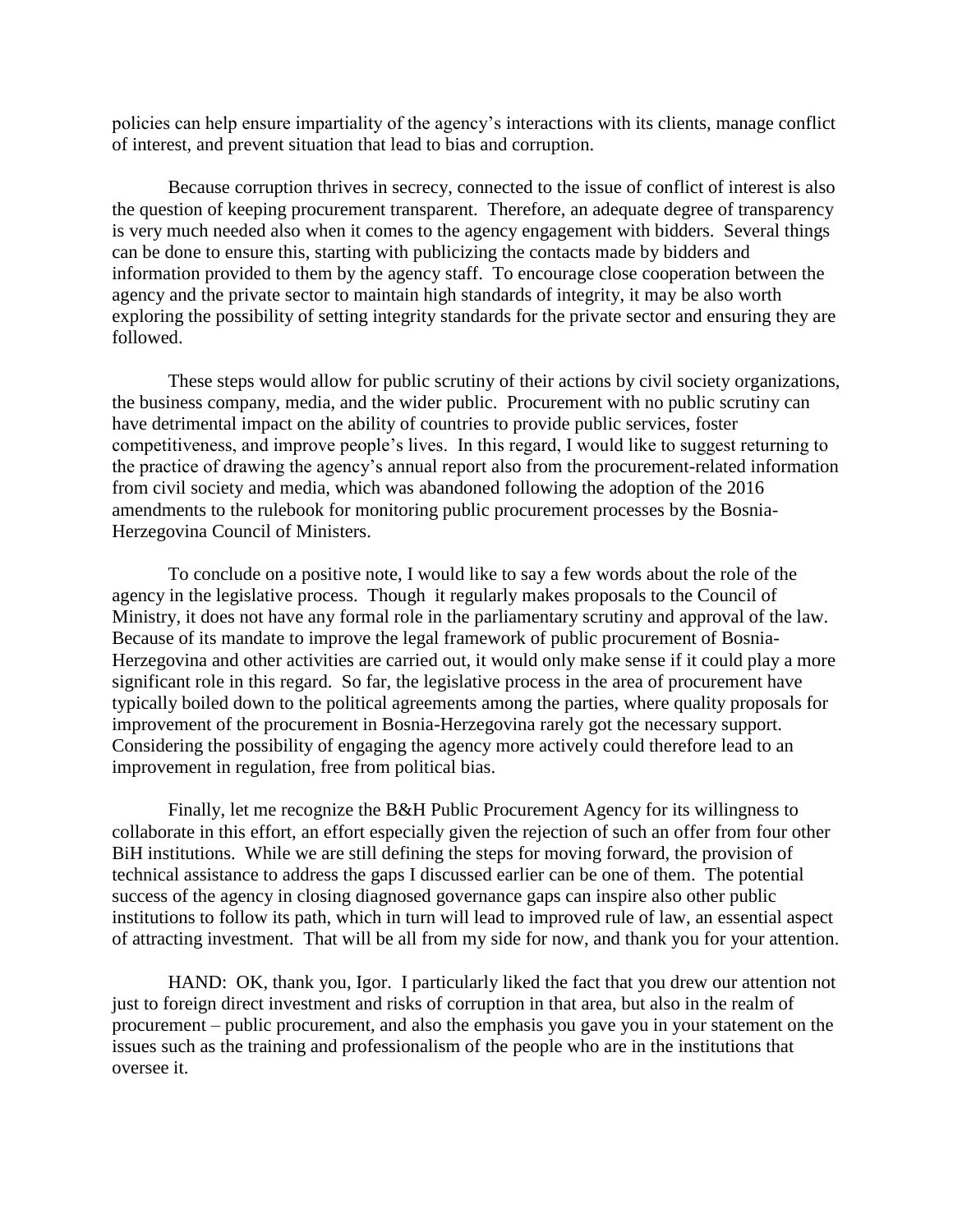We will now turn to question and answer period. We will have a roving mic here so that people can raise their hands to comment. I think what I will probably try to do, given the configuration of the room, is take questions from one side and then the other. And that way we don't have to be running back and forth quite as much. But while you're thinking of the questions you would like to ask, let me just start by asking each of our guest panelists if they could just comment on the cooperation they had from state institutions or agencies. I think it was commented that here was cooperation from all of them, excepting Serbia, if I'm correct. And that in Bosnia, whereas there was some cooperation, it wasn't from all the institutions that you sought to engage, Igor.

I was wondering whether you could comment on whether the agreement to cooperate and work with you was genuine at the agency level, or was it a reflection of political pressure from above? Was there a desire to reform that could give us hope? Or whether there was any hesitancy in providing that cooperation. And then, in the case of Serbia, where there wasn't cooperation, whether that was because of resistance at the agency level, or if it was a political decision higher up not to cooperate in these efforts.

And then after each person responds – I don't know if, Martina, you would like to comment on how this situation evolved, how from CIPE's overall perspective this cooperation looked? And I ask this question because I look at these countries not where they're necessarily at, but where they're going. And you have to start with the will to have some kind of change. And that will be reflected in the degree to which state agencies or public officials are willing to engage civil society actors in looking at problems and seeking to correct them.

So who would like to speak first? Misha?

POPOVIKJ: Thank you. We cooperated with the Directorate for technological and investment development zones. It was – I would use this opportunity to thank them, because the first step towards improvement is relying on someone diagnosing and trying to identify what's working, what's not, or whether there are some issues, and then opening up to possibilities of improvement. And actually, they have asked us whether we could write them or help them, actually, because it's a cooperative process to help them write a plan of integrity, which is a big thing compared to just a few years ago. Whether this is a reflection of a wider political will, I would say there are movements for and against improvements in terms of good governance. So this is a reflection of those in favor of the broader sense of reforms.

HAND: OK. Which one of you would like to go first?

STOJANOVIC: Concerning cooperation with Public Procurement Agency in Bosnia-Herzegovina, I would like to emphasize that the kind of innovative approach in offering cooperation from the civic society would be one of the reasons why they decided to enter into the cooperation agreement with CCI.

In fact, it is always about the people and integrity, the leadership of different public institutions, - the agency in this regards decided to cooperate with us while four other institutions who have been offered for cooperation denied something like that. And in one point, it is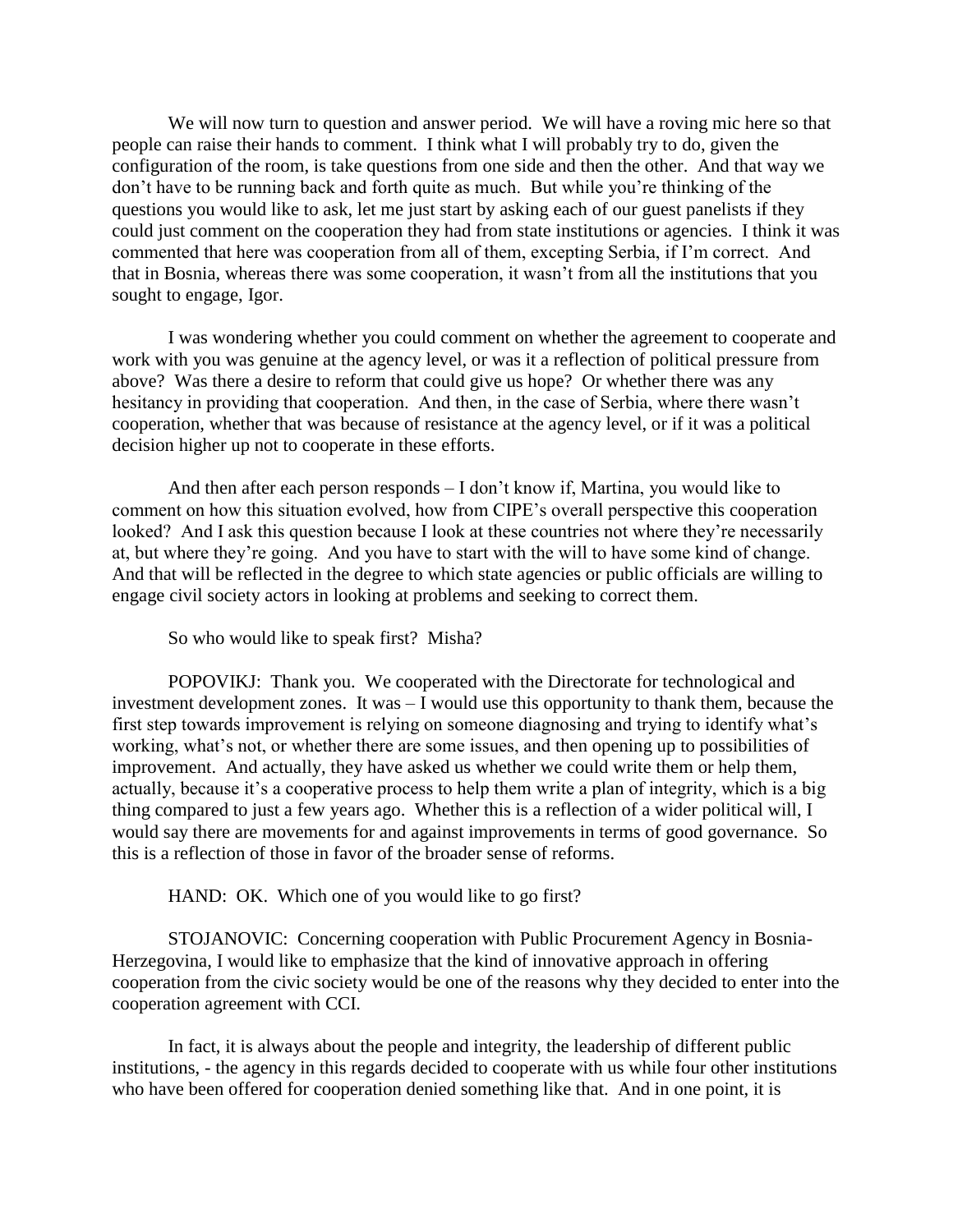understandable since they have been asked to expose us totally, so to share with us all their internal documents and allow their staff to be interviewed and to participate in planned surveys quite often. So in current context that could present quite a political risk for them.

From that point of view, it could be understandable for their hesitation to enter in such a(n) agreement. But still, agency has enough, I would say, courage and also readiness to receive an independent feedback about what's really going on in terms of the ability of their internal acts and readiness to defend from undesirable external pressure in this regard. So at least the agency demonstrated some level of anticorruption readiness to preform from their side.

HAND: Igor, would you like to comment?

NOVAKOVIC: Of course. I can relate to what Igor said right now. And I think that in our case, first of all, as in – as in their case, we also contacted several institutions. We ended up with these two by contacting of all the other potentially interesting institutions for our research.

The point is it's all about the leadership of public institutions, but also about the organizational culture in the institution and the overall situation in society, I would say. You know, and that's – actually, that was proven to us a few months after, when our research was almost done, when we met one of the high officials who is connected with these two institutions that we assessed and he said, oh, why didn't you come to me? Because this sounds interesting and we – and we could have done it.

First of all, some things should not relate on personal relationships. So I don't necessarily have to know you. There should be a system that if there is an application or a proposal for cooperation that that should be processed and certain answers should be given to the ones who proposed it.

So that is the problem. I think  $-I$  think that probably somebody in these institutions who received our – the invitations for cooperation may be so that there are certain political risks or certain risks that they do not want to take and they did not process it further to the – to the officials of the institutions.

So that is the problem, and I think it's a real pity because what we found out that regarding these two institutions that there is an anticorruption framework that is relatively – you know, in relatively good shape. It should be implemented but, you know, that is something positive and it's a pity that we did not find out from the inside how the things are functioning, just from the outside.

HAND: Martina, would you like to put this in an overall context and perspective?

HRVOLOVA: Thank you, Bob.

Yeah. One thing I would highlight is that, hopefully, it's clear to everyone that the challenges we've discussed today are not unique to the Balkans, right – to the Western Balkans. There are many other countries who face similar challenges. But this is the first time that anyone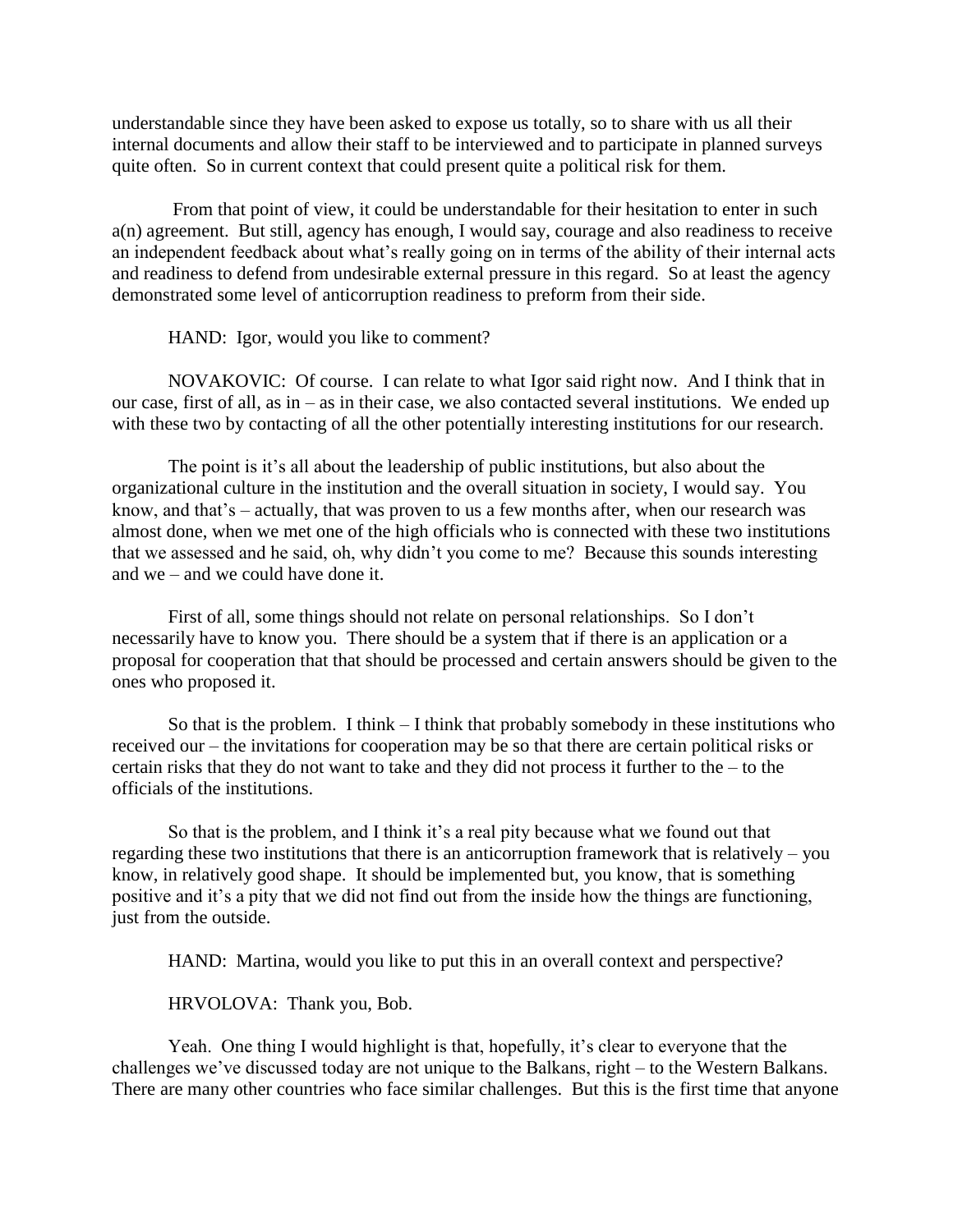has ever tried to articulate and aspire to address the challenges stemming from the threat of corrosive capital.

And I also would like to commend the partner institutions in each of these three countries including Montenegro, which is not represented on this panel today, for admitting that there is an issue and their will to address the issue, again, associated with the inflows of corrosive capital. I'm hopeful, as always. I try to be positive.

So I hope that the action of these institutions, including the tax administration of Montenegro, which concluded an MOU with our local partner there, in this regard will inspire other reformers in other countries, so both in the Western Balkans but maybe even beyond the region to follow the same path – again, willing to admit that there is a problem and work with their civil society partners to address that problem.

HAND: OK. Thank you.

So now we'll start with questions from the audience. The first hand I saw was up front here in the center. The microphone's coming. If you'd like to stand up, introduce yourself, and then you can make a brief comment if you want but if you could ask a question and let us know if it's for everybody on the panel or for any specific individual.

Q: Thank you. My name is Viola Gienger. I'm Washington editor for Just Security, which is a national/international security, law, and policy online resource at  $-$  oh.

HAND: Could we –

STAFF: You have to press the button.

Q: OK.

HAND: There you go.

Q: Ah. Let's try this again. My name is Viola Gienger. I'm Washington editor for Just Security at NYU Law.

I noticed a contradiction in observations between Igor's statement and Misha's. Igor said the government of Serbia should give FDI incentives proper consideration as opposed to rubber stamping decisions by the council with a limited representation of elected representatives where the potential for external pressure is greater.

I understood that to mean that because there is not much – because there is limited, meaning not much, political representation that it is more susceptible to external pressure, right?

NOVAKOVIC: Well, no, it's a procedural thing. The thing is that the council is set up and that it adopts decisions which are later verified by the government. So the government is not really taking into consideration the decision of the council in most of the cases. It goes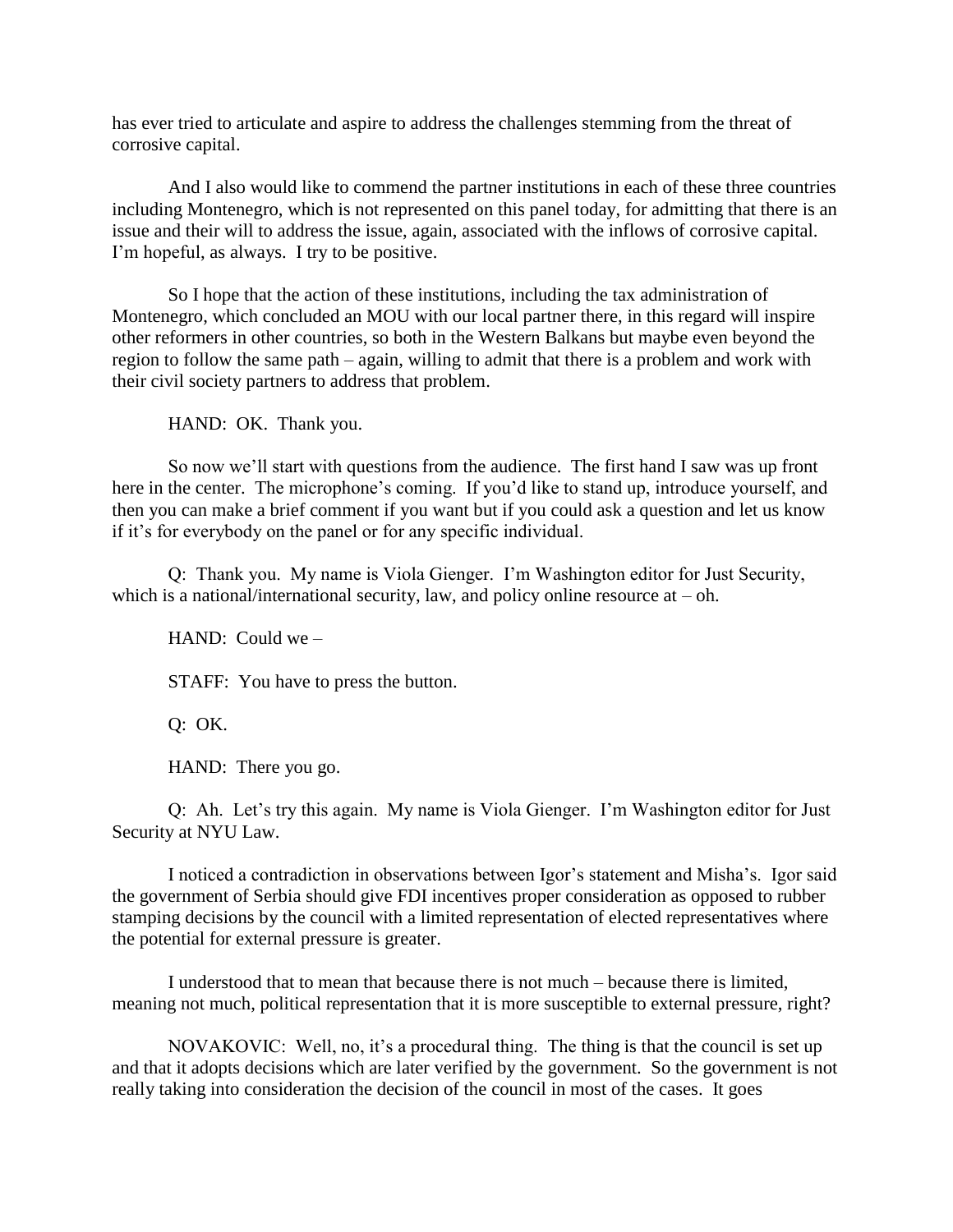automatically because members of the council are usually ministers and heads of several agencies.

Q: And not – that don't have elected representation on the council, or they do?

NOVAKOVIC: They are – well, they're members of the government.

Q: OK.

NOVAKOVIC: Members of the council are in the same time are several members of the government. The problem is that the government as a whole is not  $-$  is not debating in depth the proposals for the decisions adopted by the council.

Q: I was wondering about that because, Misha, you mentioned – you said that we suggest separating FDI promotion from politics. In other words, let professionals rather than politicians take care of it because the potential for corruption is inherent to FDI. And I'm just wondering whether you think that political decision-making is more susceptible to corruption in FDI rather than not – rather than professional decision-making, which –

POPOVIKJ: Thank you. What I am suggesting is that the process of – the process of prevention, the process of screening, the process of analyzing risks of potential investors should be handled by larger institutions, so meaning – (inaudible) – meaning professionals.

Only once this is vetted as being contributing to competitiveness, contributing to economic development, having no visible risks of ties with organized crime, with certain third parties – let's call them like that – only then political level can be involved because otherwise if you, as it is now, have mixed approach, so some agencies are involved in attracting and promotion of investment, then other ministers as well without portfolios do it as well.

They have various degrees of institutional proficiency to do vetting, to  $d\sigma - t\sigma$  apply anticorruption policies and so on. So this is why we are suggesting separation in phases. So at one phase you kind of screen and then after that, of course, it is a political decision at the end in some way or another.

NOVAKOVIC: Actually, that is also our point because this is just one element and one suggestion. Of course, the independency of all institutions and their – you know, the thing that they all should do their job it's crucial to have the whole process transparent and in the interests of the citizens, and this is just the final step what you mentioned. So that is just the final element in the puzzle. Thank you. So I relate to this, what Misha said.

HAND: Is there another question over on this side? Paul?

Q: Yeah. Thanks a lot. Paul Massaro, Bob's colleague. I work under national anticorruption.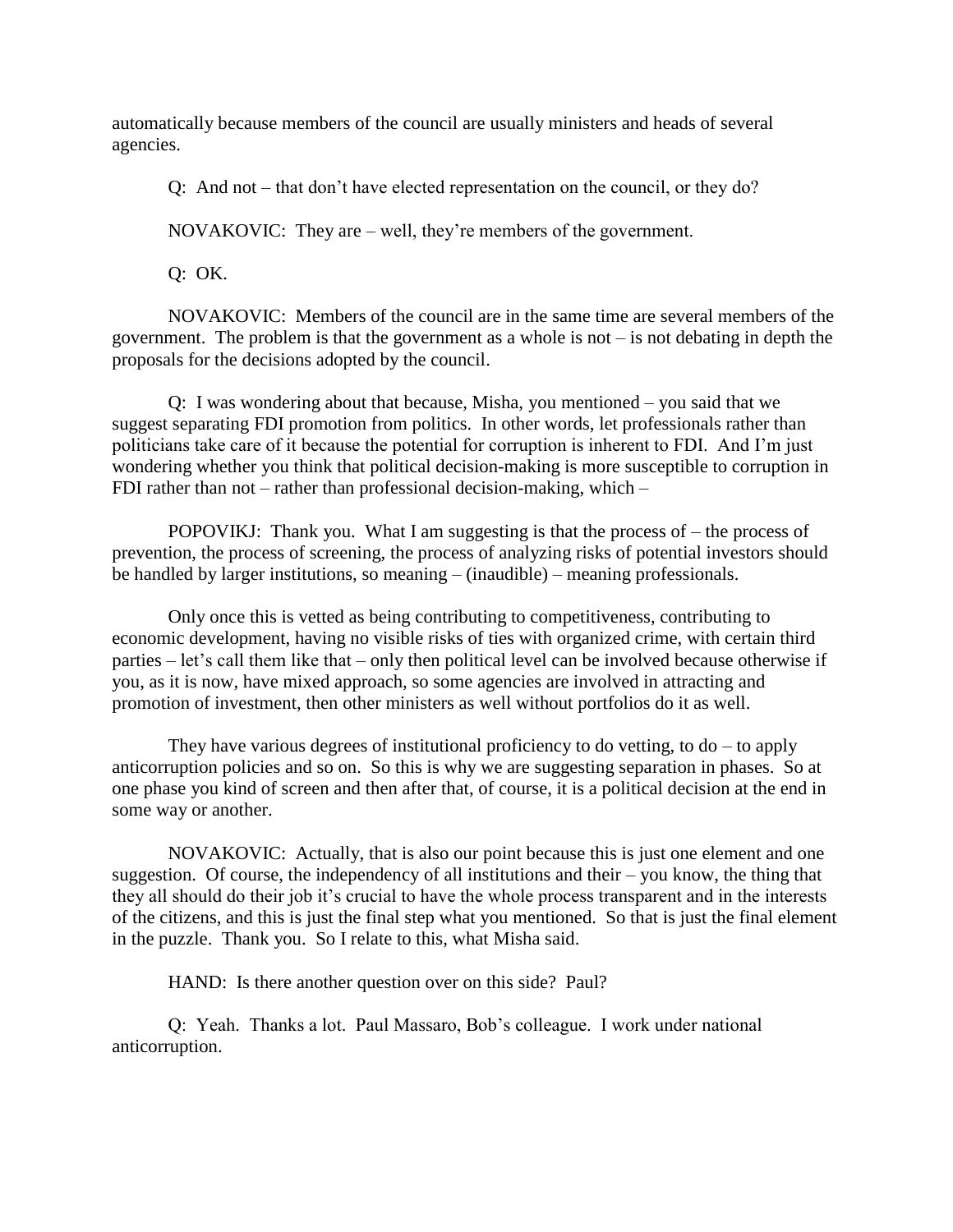Misha, you talked a lot about the need for ultimate beneficial ownership – shell companies. This is a big topic on the Hill right now. And also, the fact that you talk about it kind of makes me question sort of what are shell companies used for, ultimately – you know, moving money opaquely out of a country. So where is the money going? When it leaves whatever country it is, where is it ending up?

POPOVIKJ: Well, I cannot speculate for every shell company that was – that is involved in the Macedonian economy. There are some economic operators that were known to be, basically, owned by domestic politicians. So it's kind of using opaque ownership to acquire assets when in power – when in office, also foreign power – foreign companies which are organized around third parties, third actors such as Russia, for instance – a Russian businessman.

But yeah, I would not  $go - I$  cannot  $-I$  don't have more information to share at this moment, yes.

HAND: Go ahead, Samir, and then we'll move over here.

Q: Hi, everyone. Samir Beharić. I'm a fellow with the Commission.

I have a question related to the brain drain. I think, Misha, you spoke mostly about it. What is the – taking in consideration the high brain drain rates across the whole region, what are the – what are the, basically, possibilities for young people, civil society, to take action and to change I won't say the system but taking in consideration that the agents of change, young people, are leaving, the ones who think critically?

So the question is who stays behind and what is the capacity of those people and organizations staying behind to effect change in the region, not just in North Macedonia? So you could answer but also, like, this is relevant for other countries as well.

POPOVIKJ: I think we have had several waves of migration. So at this stage we are seeing highly-qualified people, some of them going because of low salaries, because of low prospects, but we also see, for instance, coders, people working in ICT who have, really, above average salaries for Macedonian conditions leaving.

So I would argue that this last wave is more about standard of life than about economic prospects. Air quality in Skopje is terrible. I think it's the second most polluted city in the world. So this is – this has caused a huge resentment lately. Just this Friday there was a big protest in line with the worldwide protest simply because of this.

So I would say that working on sustainable development through rule of law or good governance, building capacities, pushing towards better governance to ultimately trickle down to sustainable development, to improvement of everyday life, is the way to go and that's also a task for civil society.

HAND: Would either of you like to also comment on the brain drain from your countries or regionally?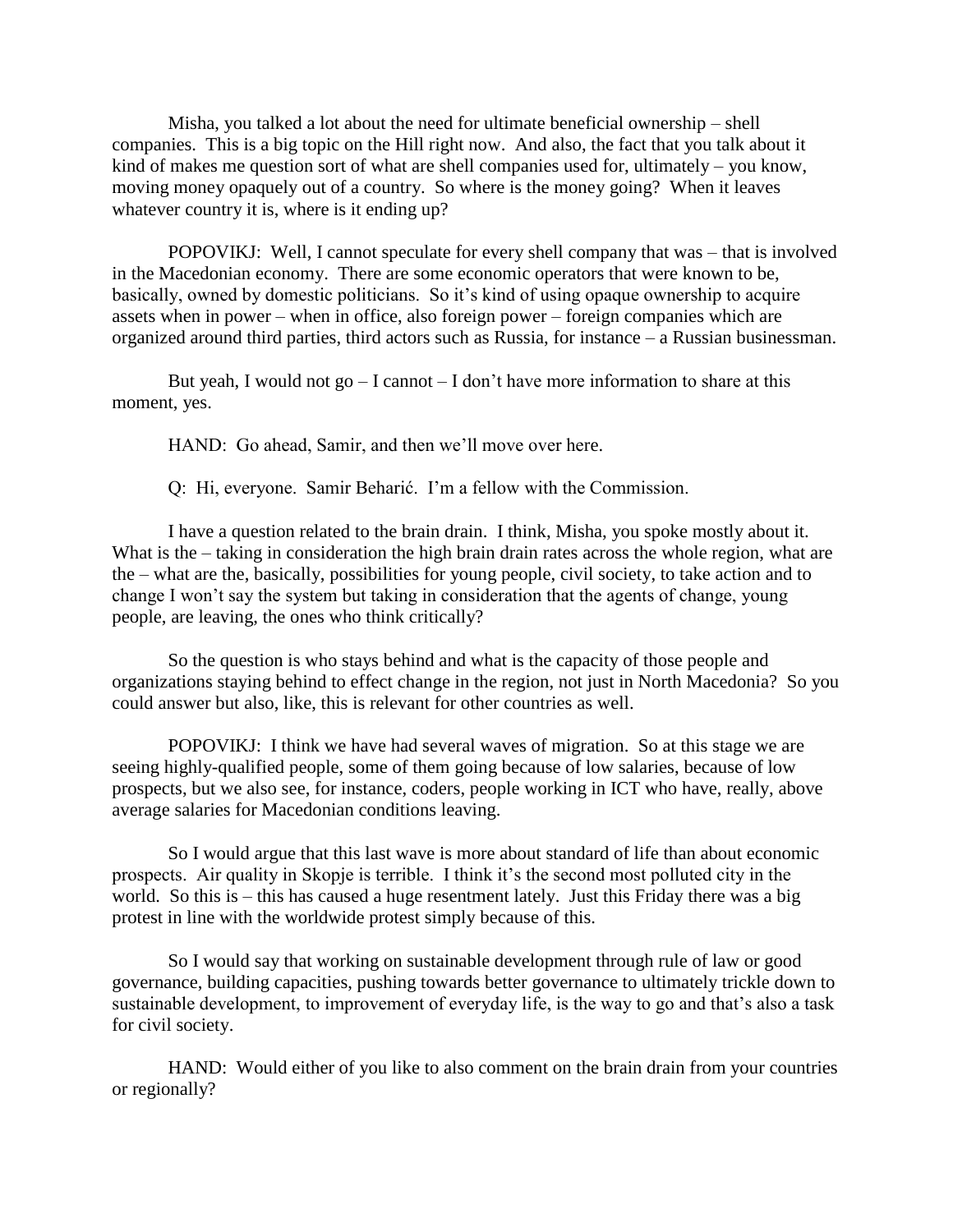STOJANOVIC: We can try, at least. I mean, it sounds like a question for a million  $dollar(s)$ . But I thought it – this was not really a focus of our research Considering cooperation between civil society and, I would say, citizens, it's – there is a problem, I would say, a little bit older than this recent brain drain, if I may say it. For the last 20 years, CSOs was really struggling to demonstrate wide support by citizens, although they represent themselves as advocators of citizens' interests. So I do believe that CSOs should rethink a little bit more about the way of their operations on working and try to reform their approaches and really demonstrate to the citizens that they are – in terms of corruption, they are at the, I would say, in first row of combating corruption.

So not to continue with some kind of methodology of roundtables anticorruption initiatives or similarly like that because, for example, if you are talking about whistleblowers in the country where I am coming from, most of these blowers found themself in real problems at the end of the story, either lost their jobs or end up in deeper troubles, while NGOs are still there to express their concern.

So citizens maybe do not really believe in cause of CSOs to do something, to stand up, to advocate, unless they would like to see what's a difference in their approach. So if such a change will be visible by the CSOs, I believe then the citizens who still remain, let's just say, in our countries would consider, I would say, to express their support not just verbally.

NOVAKOVIC: Yes. I think, actually, it's not because I have enough years and I experienced several waves of migration – even myself, I went abroad for a few years – anyhow, I – my personal impression is that the current brain drain and migration that we have is not just about the money. It's not about – just about the paycheck. It's also about the perspective and the belief in the system.

And my personal impression is that the citizens all over the Western Balkans do not anymore believe in the system and they do not believe that it can be changed, and it's also related to what Igor said, that there should be – you know, that citizens should have advocates of their interests on the ground. That's one thing.

The other thing is that we are in a constant  $loop-I$  mean, in a never-ending maze of political problems of grand scale. For example, between Belgrade and Pristina there is an ongoing struggle and this actually blurs the perspective and the dialogue about the issues that are important for the everyday life of citizens. Same is in Bosnia. Same was in Macedonia until very recently.

These are the problems that should be also tackled. For example, the EU, in the case of Belgrade and Pristina, I think they also, through the mechanism of conditioning and prioritizing Chapter 35, which is about a dialogue between Belgrade and Pristina, actually shifted the focus from Chapters 23 and 24, which are exactly about corruption, exactly about the rule of law.

So and actually this whole focus on exactly that should return in the future and actually this French proposal for the reform of the accession process, although it has many challenging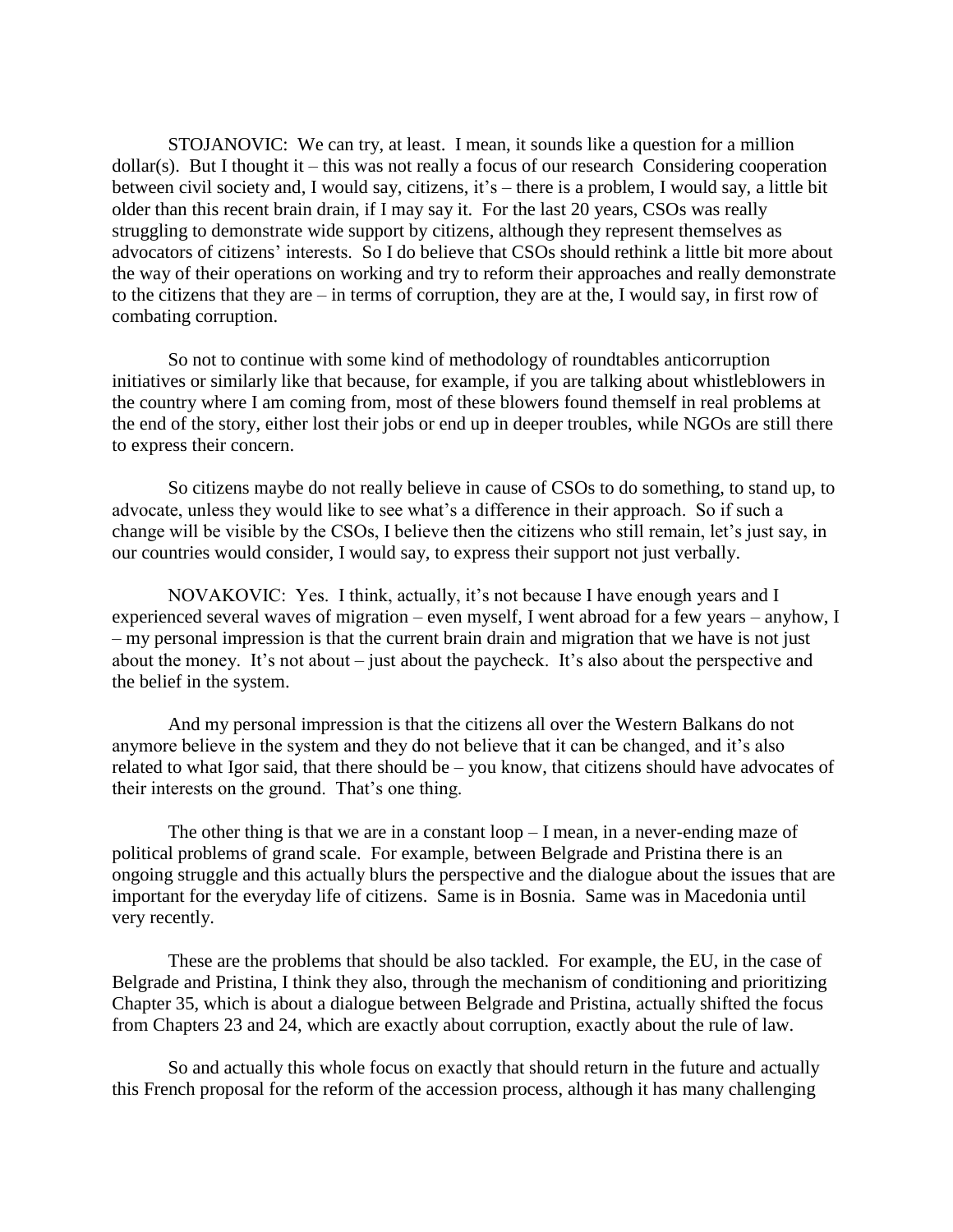elements, actually aims at depoliticizing the whole process of accession, which would be fruitful for us, I think.

HAND: Thank you for making that last comment in particular because it goes back to my introductory remarks where I say sometimes we focus too much on these bigger issues whereas the one issue that I think is underlying it is the lack of economic reform and the continuation of corruption and that we need to keep a focus on those issues.

Turning over to this side, I saw a hand raised. First, in the back row and then we'll go to the front row to Joe.

Q: Thank you, Bob. I'm Joe Foley. I'm the Washington rep for the National Federation of Croatian Americans here in Washington.

And I want to thank the Helsinki Commission and Mr. Hand for holding this briefing once again this year. It's great to see it happening annually now. Per the panelists' opinion, based on their best observances over time – and I did come in a little late. If this was addressed earlier, I apologize.

What are the top two or three national and/or multinational organizations with the most reliable record for assessing levels of corruption at the nation-state level in the Balkans at large? And I'd be glad to get those names and so talk slowly so I can write them down. Thank you.

HAND: Who would like to, first, try to provide an answer?

STOJANOVIC: I'm not sure did I catch the question correctly. Who are the most prominent international NGOs, or referential –

Q: It's Igor, right? Thank you, Igor. What are your opinions on the most reliable organizations for assessing success and failures of national corruption in the Western Balkans I think is maybe a better way to say it.

STOJANOVIC: Transparency International is the most – I would say most mentioned one, not just about their data but also frequency of the reports and analysis that you are really publishing. Besides that, I think there is some data coming from European delegation in Western Balkan countries. They are also issuing – at least they did it for  $B\&H$  until last year. So there are some info, insight, about status of corruption.

# HAND: Misha?

POPOVIKJ: Obviously, I am in conflict of interest. But the regional anticorruption network SELDI, which is a regional network of think tanks for good governance, has done assessments based on experience of administrative corruption. So it's not a perception-based index like the Transparency International but it's based on experiences of administrative corruption, which is the low-level corruption, and forthcoming are some more explorations of high-level corruption.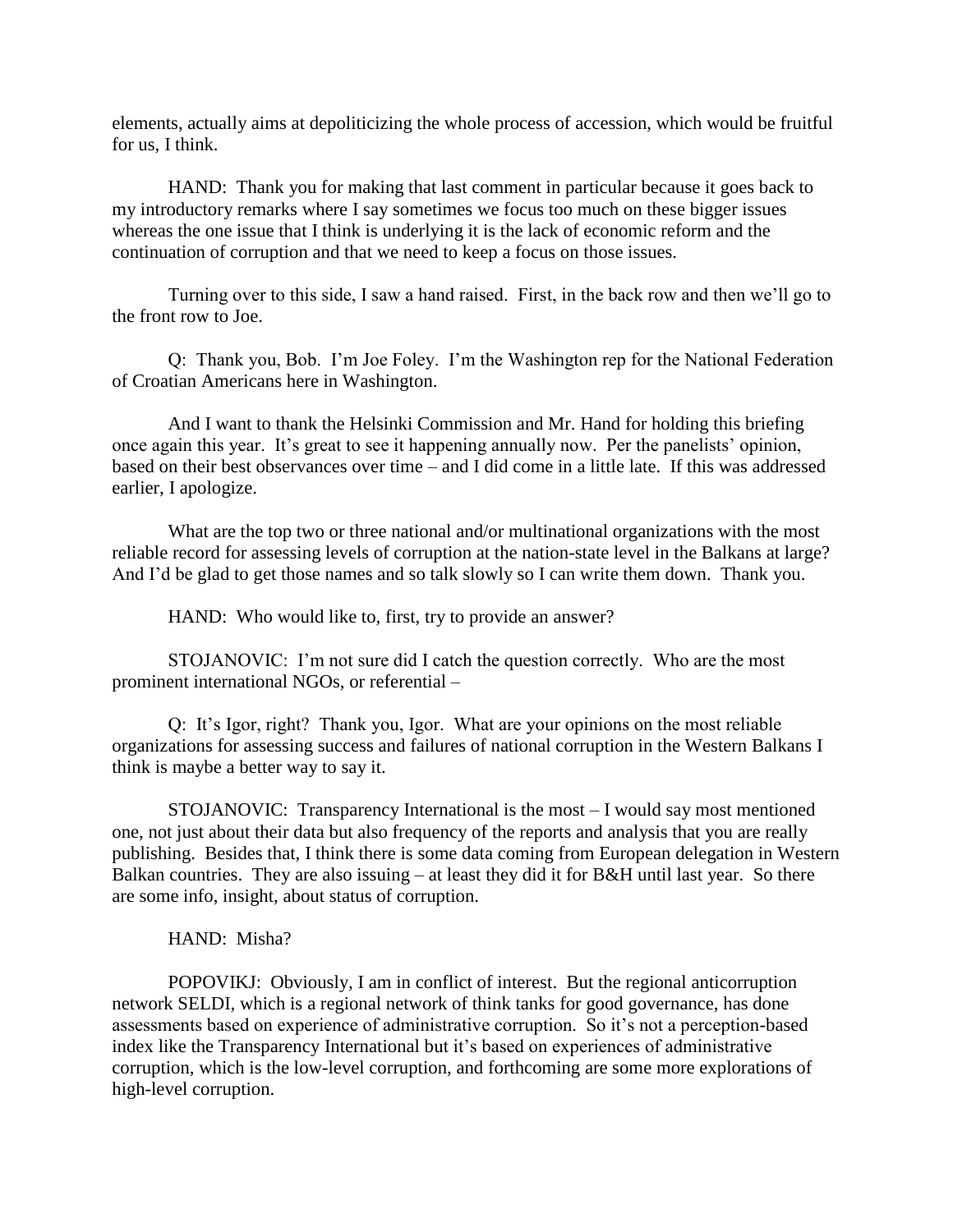But also I would say that at least for Macedonia – North Macedonia – there was a senior expert group headed by Reinhard Priebe. who did an analysis of the state capture in Macedonia in 2015 and this still is the best assessment of high-level corruption and one of the, hopefully, still guiding principles for the reform agenda in Macedonia.

Q: How do you spell that last name, please?

POPOVIKJ: P-R-I-E-B-E.

HAND: And then up in the front here.

Q: Thank you. My name Ermina Mustafic. I'm with Congressman André Carson's office.

I have two questions. My first one is more a domestic question. Misha, you said 47 percent of people say they are most concerned with unemployment. What role do all of you feel that citizens can play in solving the corruption? Or do the citizens not really feel like they can have any change because it is so widespread?

And then if the citizens can't have a role, my second part of the question is what is the United States role, and if there is one thing that you would like anyone here in Congress to know what would that be. What's the one thing – for your country?

HAND: Would you like to start, Misha?

POPOVIKJ: That's quite problematic. This is the vicious circle. So if citizens do not trust institutions, they will not report and – but, most importantly, they will feel that they cannot do anything, and this is reproducing the enabling environment for corruption, or disabling environment for economic development.

I think that, based on our experiences in Macedonia, it is very important to finalize cases of high-level corruption. This is what people expected, this is what people are still haven't received, and this will create increased pressure and increased trust – tackling high-level corruption.

Unfortunately, how to do it without high-level cases is probably looking to the Parliament as a forum where you can start building a semblance of political will through negotiations between the majority and opposition and, thus, increasing the oversight role of the Parliament and this can relate then to increasing responsibility of anticorruption institutions before the Parliament. Typically for the region, anticorruption institutions are accountable to the Parliament.

HAND: Igor, would you like to address this?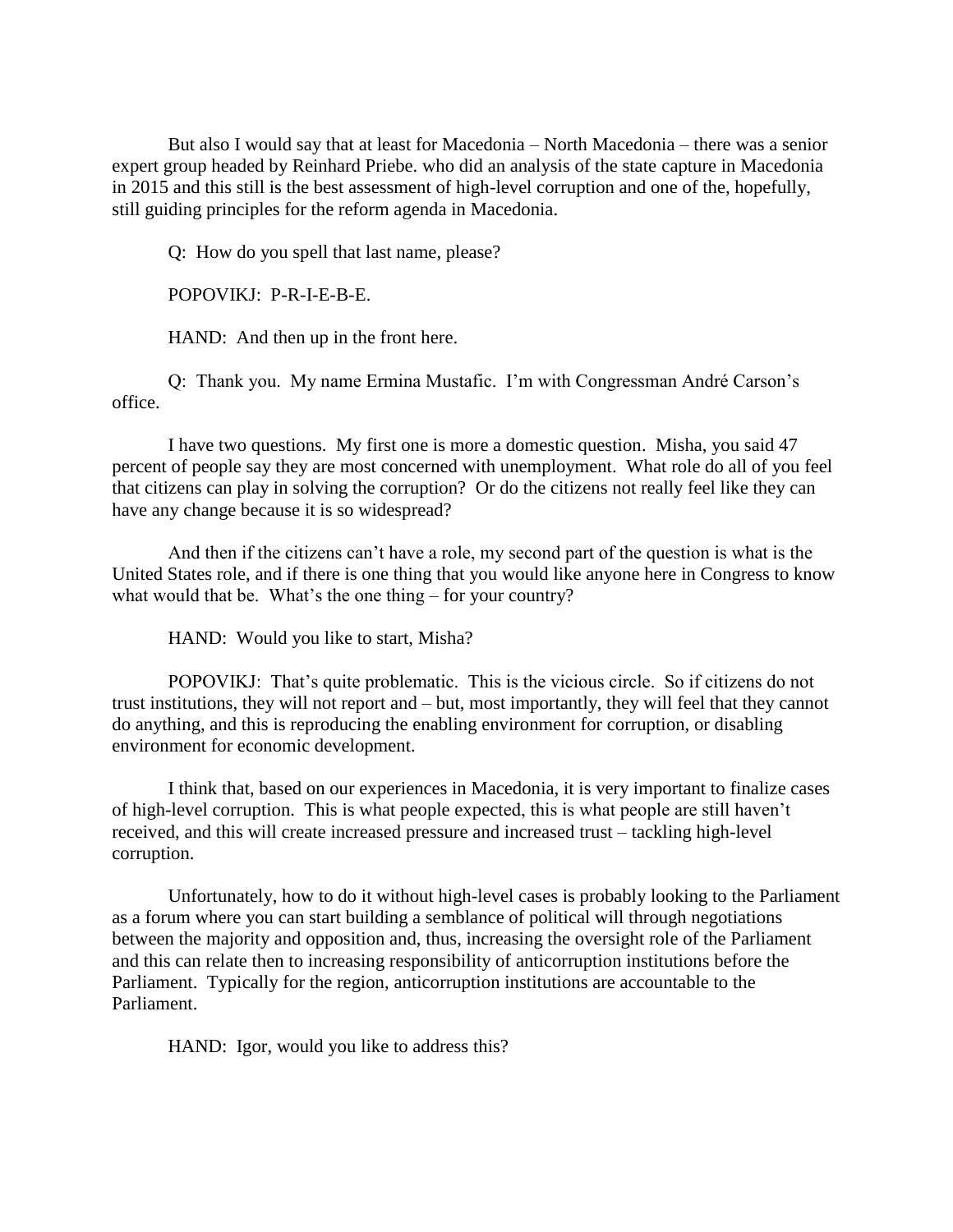NOVAKOVIC: Well, I don't think that citizens do not believe that a change is possible. Exactly on every elections when politicians advocate a fight against the organized crime and corruption, they are receiving support. Now, the question is how to implement that.

But, nevertheless, citizens are interested in these issues and I think that we should, first of all, think more how to explain that organized crime, corruption, and – can be tackled only in a systematic manner. First of all, as Misha said, we have to have independent institutions that are doing their job.

So it's not about a certain politician. It's not about the decision of certain politician to arrest somebody who is suspected for corruption or the organized crime. It's about systematic approach to this issue by the independent institutions. For example, I would like to see more independency in institutions such as public prosecutor in all of the countries of the Western Balkans and that is actually also the answer both for the EU and the U.S.

For example, the EU, in previous cases of the enlargement for them the most important thing was to have the arrest of some big shot and that was usually taken as a proof of determination of the country in question to fight against the organized crime and corruption. What was happening after the accession? It was not that much important. And we saw in some of the countries deterioration of situation immediately after the country entered the EU.

So what we should be focused on is actually the creation – the creation of a sustainable system to deal with these issues and the U.S. can actually advocate that both for the process of the EU integration of these countries – that's one thing – but also to push – to push for that practice in the countries of the region.

HAND: Igor, would you like to comment?

STOJANOVIC: Igor responded. (Laughter.)

HAND: You got it?

STOJANOVIC: No, I can  $-$  I can comment a little bit. I think that that's related with those previous – this previous question a little bit about citizens' trust and readiness to do something. And in addition to that, I mean, I'll throw out again this is not really related with our research. It's, obviously, that our discussion is moving a little bit aside from the main topic of our papers.

However, we all well understand that citizens are waiting to see some change in behavior of relevant institutions, court or prosecution, or to see at least somebody from a high level in jail, I mean, thanks to the corruption. Without that, they will not be really sure that something really is going on.

And the key question is when that will happen and based on what agents of change. And I don't know, quite honestly. As I said earlier, at least from civil society point of view, I think there are some needs – there are some changes very much needed in their ways of work.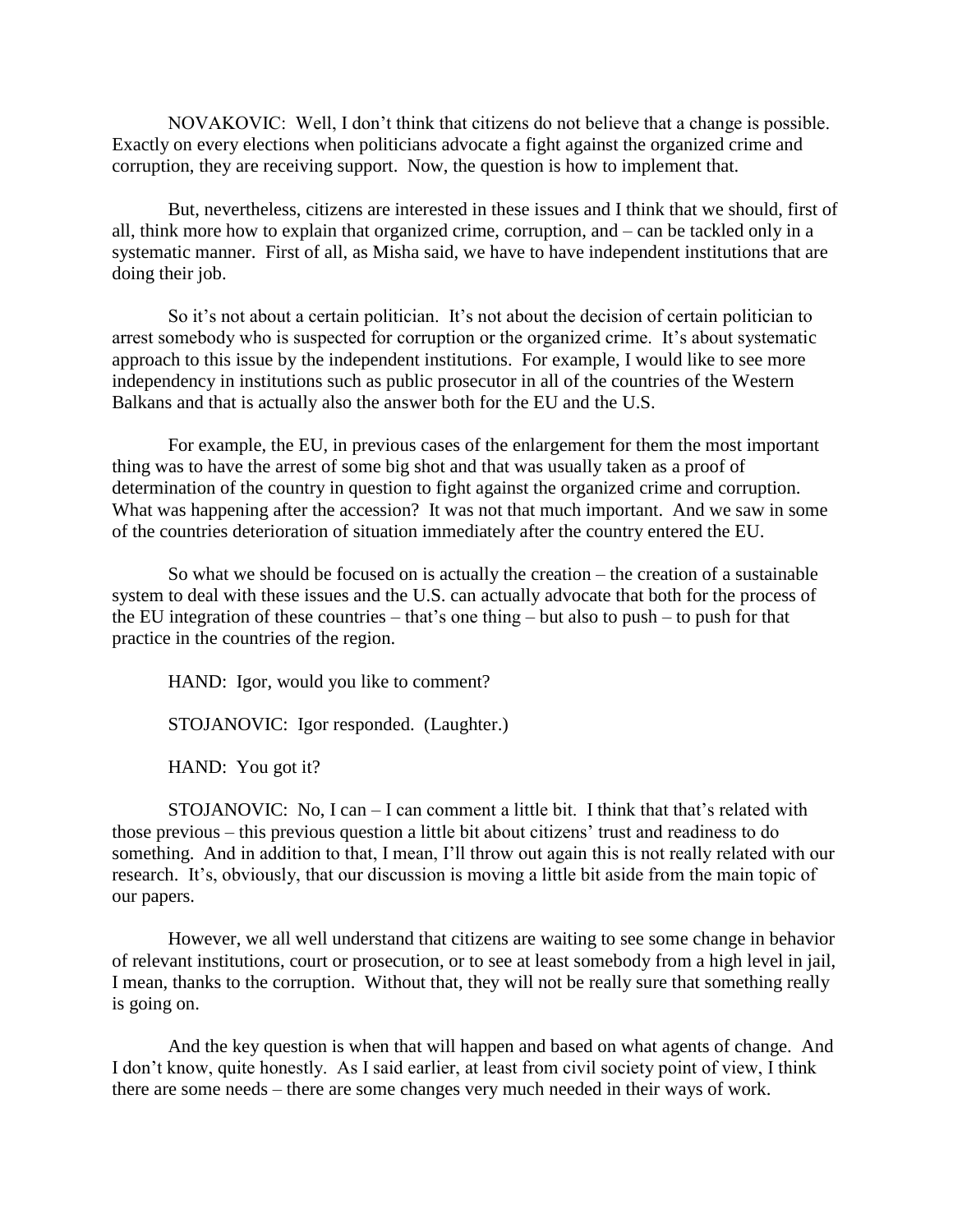So maybe CSOs then can regain trust of citizens and see them behind them. And also to answer your question about AID or U.S. engagement there, as far as I know, USAID this year contracted local CSOs in Bosnia-Herzegovina for the five-year project award \$7 million exactly for the making anticorruption works. So I'm sure you can easily find more information on AID website in Bosnia.

HAND: OK. Up front here.

Q: Hi. Ajdin Muratovic from Voice of America.

So we touched on a lot of issues today – workforce development, FDI. I'd like to go a little bit off Ermina's question about the role that the U.S. can play. Recently, in an email with the U.S. Embassy in Sarajevo, they stated that they have been – invested several hundred million dollars – they did not have an exact figure – it's going to need a FOIA request – on the judicial framework in Bosnia.

Given that a lot of these – the overarching issue really seems to be the judicial framework and prosecution and showing an air of accountability, what do you think that the U.S., given that we've put so much money into that, what do you think we could do better in terms of getting actual results? Thank you.

NOVAKOVIC: I can give one answer. I'm not an expert in it but, you know, I have just elements of information.

Actually, in Albania, and we should dig into it  $-$  into this case  $-$  there is an ongoing vetting process of judges of the constitutional court. So each – every judge that was in some way discovered to have connections with corruption or organized crime – don't quote me now because I'm not – I'm not completely sure, but– if there were some problematic issues in their careers they were not allowed to continue to be judges of the constitutional court. The whole process is carefully supported by the U.S. and, in this moment, I think Albania has out of seven judges, I think, only one.

So that is the consequence. And certain things are moving in the region, but maybe Misha knows more about what is happening down there, because it's a really useful example because it's about the overall transformation of the – of the rule of law in that country.

#### HAND: Misha?

POPOVIKJ: Vetting of judges is not a panacea. It was probably – I mean, it's still not – I mean, judiciary is dysfunctional now in Albania but maybe vetting was needed there. We don't know if it's needed elsewhere. This all depends on how judges are connected with corruption or organized crime.

If it's a small kernel of judges, then vetting would be inefficient because it will indispose all the  $-$  all of the judicial system. But this is not a million  $-$  a hundred million or more question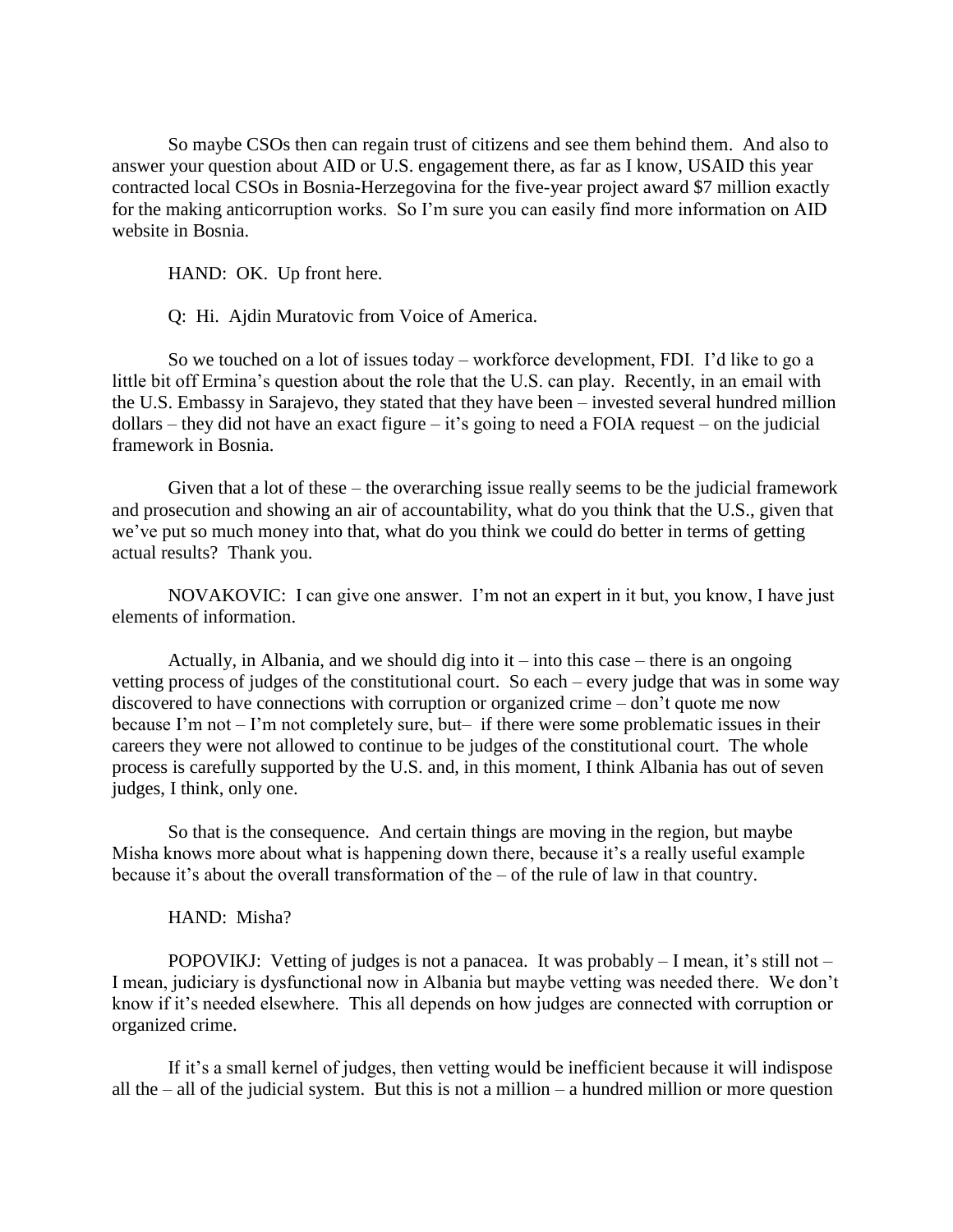how to solve the judiciary because I don't know if it can be solved with self-regulation or I think it's an investment in media which can uncover these relations because for instance, the example seen in North Macedonia are that we know some of the problematic judges which were exposed because of the wiretapping scandal from 2015.

But also independent media has – have uncovered other corrupt judges in much – in cases which are below the radar. So I think that's transparency of infringements is the first step and then – and then hoping that it's much more important to find capable prosecutors than to reform the judges. Or the – so intervention in the judiciary should be much more focused on prosecution than on – because you can eventually end up in front of competent judge who can start the whole avalanche of replacing corrupt judges.

HAND: OK. While we're over on this side of the room, I want to recognize the fact that Martina is not the only one from CIPE present here. We also have Natalia Otel Belan and as well as Marc Schleifer, and, finally, we have Abdul Alkebsi. Close enough, yeah. I'm reading with my glasses on and my glasses are for distance and they're down here. But I don't know if, based on the questions and comments we've heard so far, whether you have any comments yourselves from CIPE.

Q: Well, if I may. Yes.

HAND: If we can get the microphone.

Q: Hate to hold you guys back.

HAND: And I'm sorry if I suddenly targeted you for – (laughter).

Q: Thank you very much. Thank you.

So, again, my name is Abdul Alkebsi. Close enough, Bob. Thank you very much for the partnership. Thank you for the invitation. And, Martina, what a fantastic job. Thank you.

We are one of the institutes – core institutes – of the National Endowment for Democracy and a(n) affiliate of the U.S. Chamber of Commerce, and what I wanted to say is so take a step back how complex the issue of dealing with the corrosive effects of capital flows from authoritarian regimes into a struggling democracy.

You hear how complex it is in every country. Now add layers to deal with the overall flow of this capital and you understand what a challenge we have ahead of us. And it's important to bring an international perspective to all of this – you know, the new perspective, the networking, the cross-fertilization, but, most importantly, a methodology that addresses this issue systematically – to bring it to all of these countries and we deal with this issue not just in the Balkans, as Martina said, in Asia and Latin America and now, hopefully, also in the Middle East. And the methodology is about, first, understanding where these capital flows go – what happens. You have to understand what happens.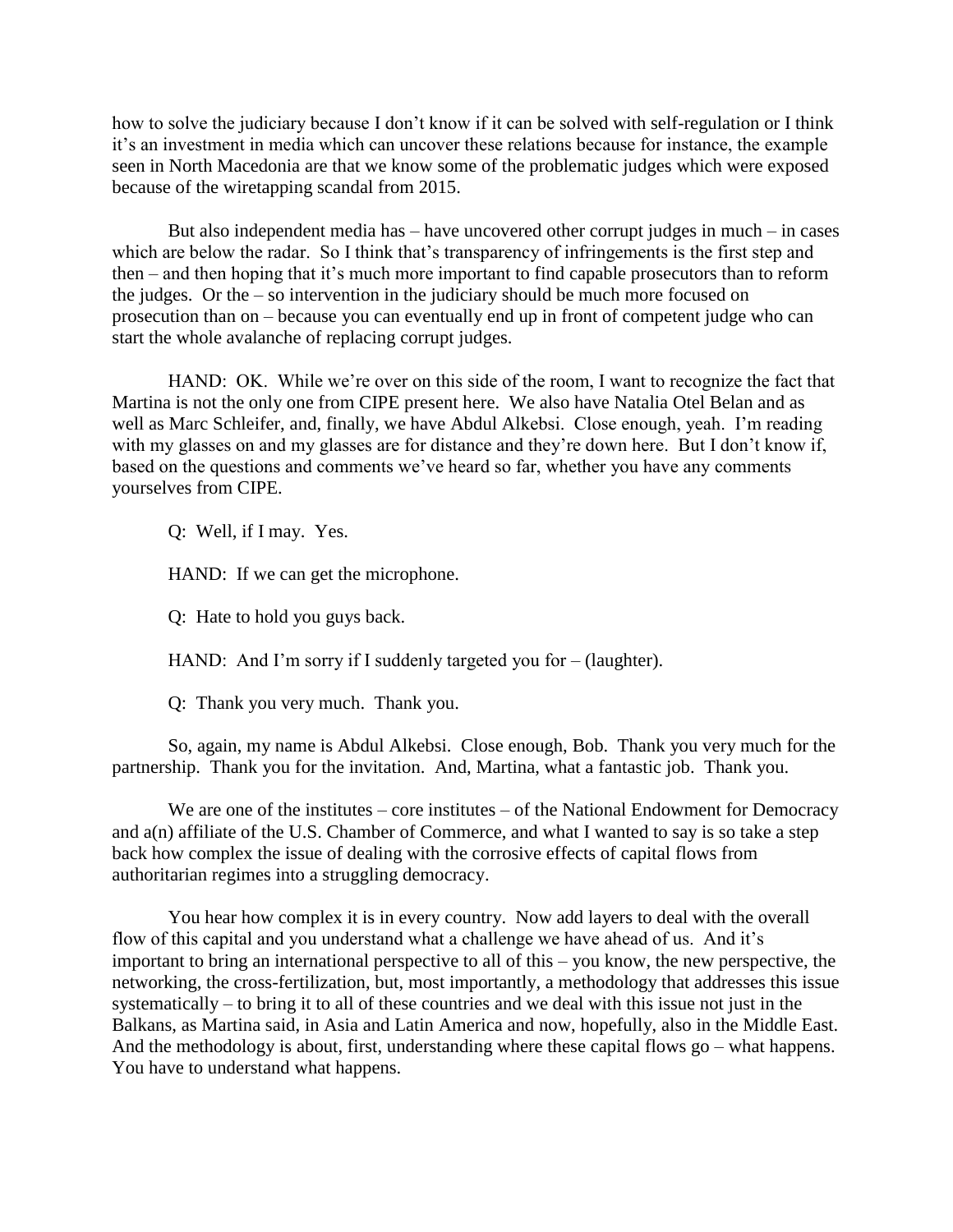Second, what gaps – what governance gaps do they create or do they expand or they take advantage of, and after that it's very important to address these gaps through policy reforms. Not just identify in shaming and – naming and shaming the corrupt people but what systematic approach, what policy reforms are recommended and then advocate for this change and in a cyclical way, do it again and again and again.

And so this is the formula, but this formula is not complete without people like Igor and Igor and Misha who have the courage, the knowledge, the expertise, and the ability to do the work – the hard work – inside these countries. So this formula is important.

Just, again, I want to take a step back for you to understand how complex this issue is and how important for us to have an approach for it, and not just work in each country alone. You have to understand it, again, from a global perspective and it is a real threat.

These capital flows are now the arms that these authoritarian regimes are using to attack democratic reform and democracies all over the world. It is really – it is what they use right now. So in addition to cyberattacks, these flows into – all over the world are the new way of attacking democracy and we need to deal with it.

So, again, thank you very much for the partnership. Guys, you did a fantastic job. Thank you. (Applause.)

HAND: Let me also recognize Martin Vladimirov, who is part of the team here under CIPE auspices and I believe you were here back in 2018 as well. I don't know – you come from Bulgaria. You're with the Center for the Study of Democracy. Do you have any comments based on what your colleagues up here have said that you would like to make?

Q: Yeah. Actually – thank you very much. Actually, I just wanted to include Montenegro in the discussion, very quickly. By the way, the Center for the Study of Democracy and CIPE go back 30 years working on these issues in the region when I was in the kindergarten, and in this particular study which we did we tried to really involve a tool that has never been used before in the region. It sounds a little bit academic but it's really oriented towards reforming an institution from within so it's a little bit of a management tool.

So this perception corruption – not corruption perception but corruption pressure discussion that we had here is based on, basically, comparison of what officials perceive as good anticorruption policies and what clients or companies involved with dealing with the institutions perceive, and comparing the two has been the way to understand where there's a gap in transparency, there is a gap in accountability.

And I just wanted to give the results a little bit for Montenegro because Montenegro wasn't mentioned, and it's actually the star example, in a way, from the group of four countries. It's where we've seen the lowest corruption pressure both on the official side, so both on the institution and we're talking about the tax administration in Montenegro, but also from the side of clients, for both companies and officials have been involved in far less corruption transactions than Bosnia-Herzegovina, Serbia, or Northern Macedonia. And this is, I think, in line with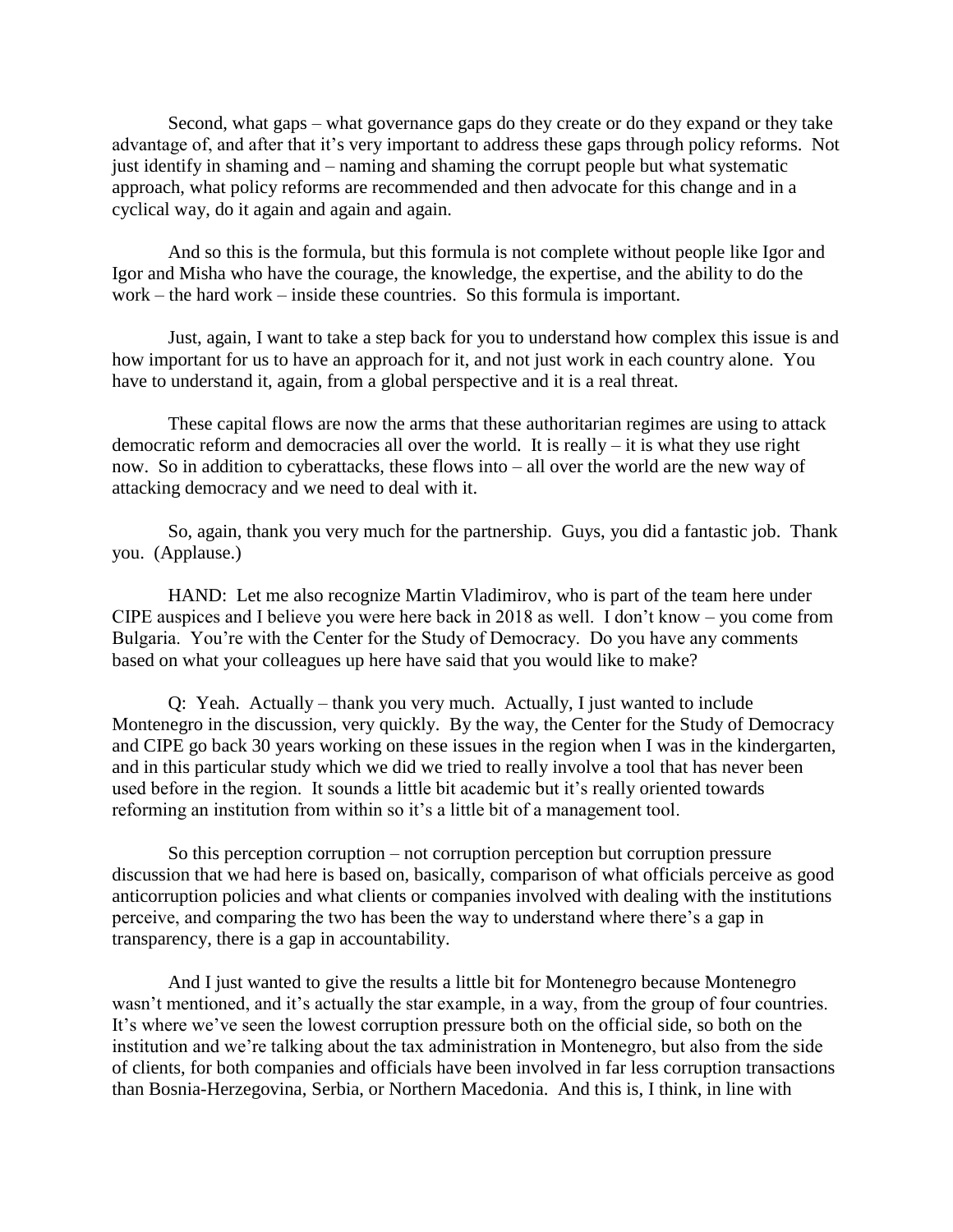general decline in administrative corruption in Montenegro over the last decade, which we have noted through several corruption assessment reports.

And I think it's a good sign that Montenegro seems to be determined to join the Euro-Atlantic community as – I mean, the first step was done with NATO. Although Montenegro is probably the target – the biggest target of authoritarian corrosive capital in the past decade as well, but it seems that even though there is kind of a status quo on high-level political – on high political level, still, in terms of institutional efficiency there seems to be improvement and I just wanted to put that out here because we didn't mention it. Thank you.

## HAND: OK. Thank you.

If I could just go back and ask Igor Novakovic to follow up on the one comment I made on his presentation about international agreements having a priority over domestic law. It seems to me that that would be extremely problematic, to say the least, in terms of creating an unequal playing field based on who negotiates what and if you could just comment on how content people are with that situation. And I don't know how unique it is to Serbia.

NOVAKOVIC: First of all, I look at it as an emergency measure. You know, it's there in our legal system because from time to time there might be a need to have an agreement as such, for example, also the agreements with – regarding the process of the EU integration. So it's something that was probably created to be there as an auxiliary measure but not the measure that should be applied consistently all over and for each and every case.

The problem is we have the situation – the problem that we have with this situation actually started in 2008 when we concluded the energy agreement with Russia, which had three elements. One is element – the first element is Russian purchase of the oil industry of Serbia. Second element is completing of the construction of the underground gas storage in Banatski Dvor and the third element is the construction of the South Stream pipeline over the territory of Serbia.

My organization back then I was not – actually, I just started to work in ISAC in 2010 and we came out with a study that – and we find out that through that energy agreement Serbia's constitution and legal system were breached many times but there were no consequences because it is legal, according to the system.

What should be done is actually to leave this provision in the  $-$  in the  $-$  in our legal system but not rely on it. So when an investment is coming from a third state and if we are negotiating with the government, it should be purely commercial. Let's think about how to make it not secretive, how to make it transparent, and how to base it, all of these processes, you know, on the market, on the actual – and the actual needs of both of the investors and the citizens – to take that into account.

Our problem is that in many of these cases, you know, because for years and especially after the 2008 economic crisis there is a widespread perception that we have high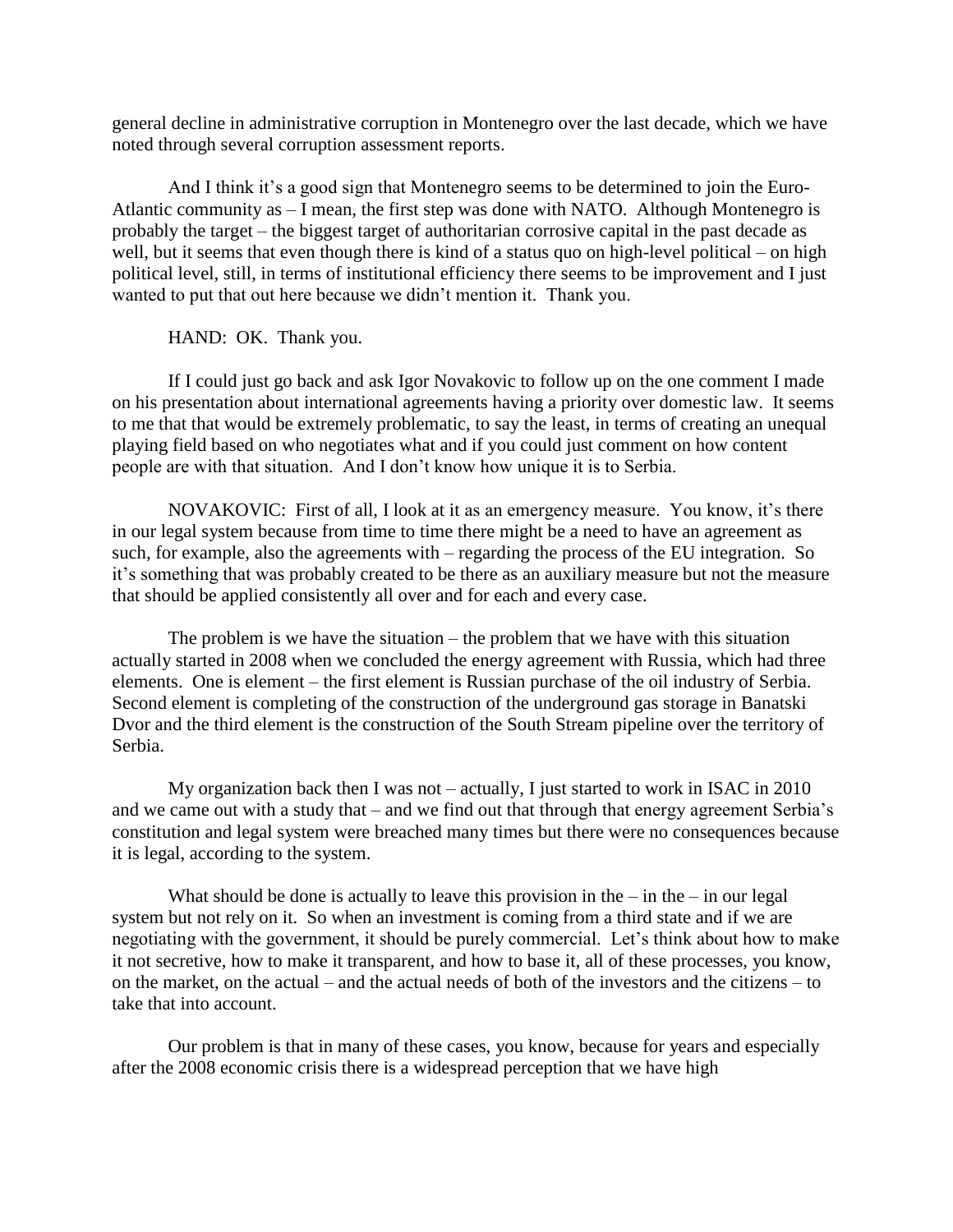unemployment, that we have lack of FDI in the country; thus, we should accept everything that is coming.

According to this research that Misha mentioned that was done by Westminster Foundation for Democracy, currently in Serbia the unemployment among youth is 3 percent, which is significantly lower. No. No. I read it yesterday. It's around 3 percent, according to – according to them.

If that is true – if that is true, then we should really start thinking about the quality of the investments and how the investments are coming. So now is the time. And, plus, we should also think on how to improve the situation regarding domestic investments because we were – all this time we were only focused on FDIs.

HAND: And then if I could ask Igor Stojanovic, with your focus on procurement but also to the extent that you've looked at foreign direct investment as well in Bosnia, the country as a whole, as we all know, suffers from the fact that political power is decentralized by entities and then from there one half into cantons and that the political parties themselves sometimes are more important than the government institutions.

Does this lead to great variation throughout the country in terms of problems of corruption or does it result that, nevertheless, no matter where you go the situation is, basically, the same? So, essentially, if you could address how the current political framework actually impacts corruption and efforts to combat it.

STOJANOVIC: OK. I mean, the easy answer on your question is that second option that you mentioned right now. (Laughter.) Although there is a complex structure of the country, my personal opinion is that's not the key reason for having such a high corruption. It is more about it was the mission of political parties who rarely have, I would say, public benefit on top of their goals. So most of them are really running politics just to become in power and most probably continue with the existing practice, like the party before them.

So country – different levels – different political parties but pretty much similar corruptive problems usually related with intention of parties to control everything from the employment in public institutions/companies, funds, whatsoever, to also control any other source of power that can help them to remain in power. So I do think, structurally it's more about their dedication towards the public interest.

HAND: Thank you.

Are there any other questions out there in the audience on any side of the room? None?

OK. Well, then at this point, I think I'll just allow each one of the panelists, if they want to just make a few closing remarks, just, you know, one or two minutes to summarize their points, anything they want to stress or something that they missed, and then we'll close the briefing.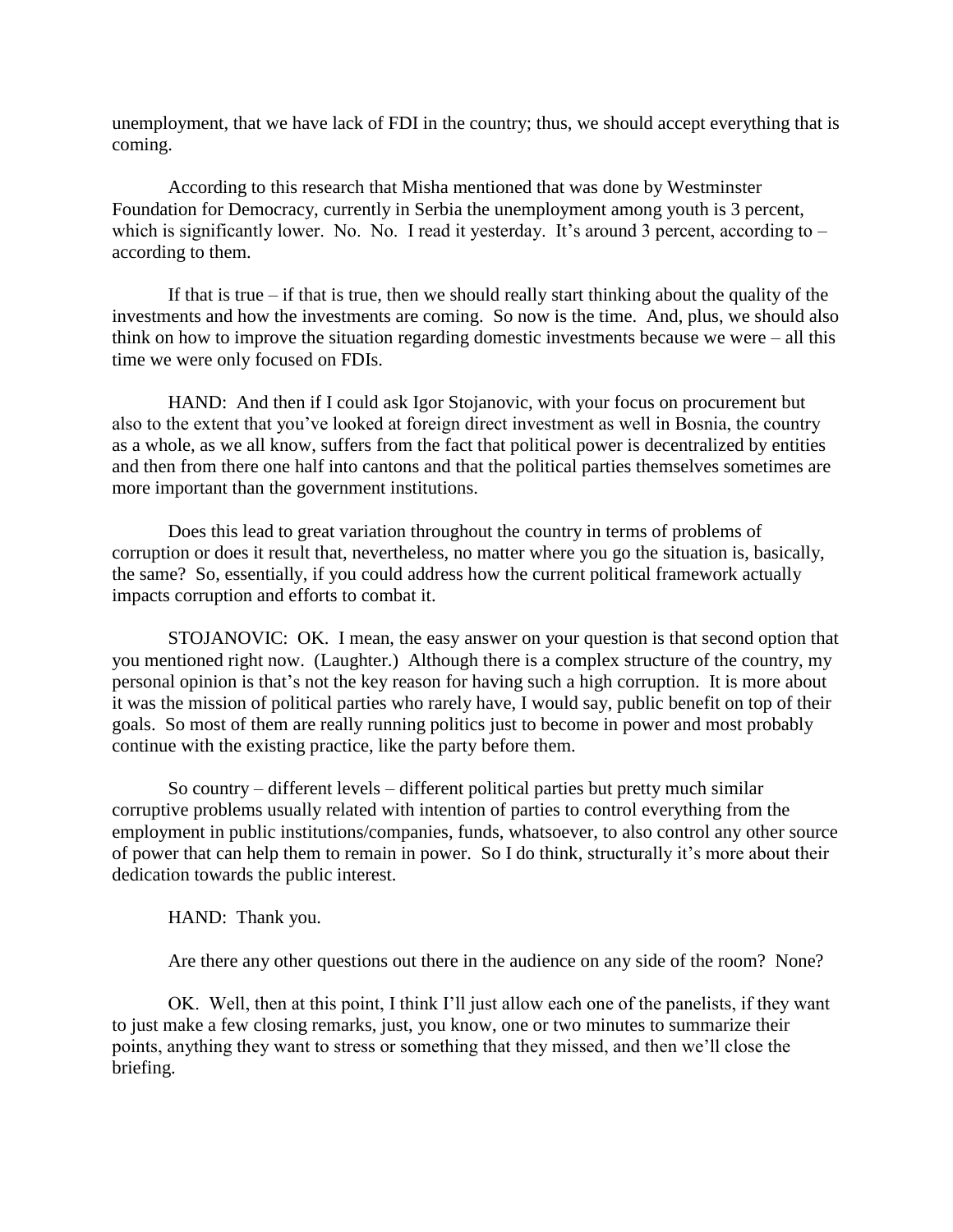Why don't we start with the same order that we – yeah, we'll start with the same order that we began the briefing with. So we'll go with Martina first.

HRVOLOVA: Thank you. I would like really – I want to go back quickly to the question of whether the U.S. taxpayers' money generate the value that the taxpayers expect of – from us to generate on the ground. I have to admit that the situation is not easy, of course. If you ask me if it's better or worse than 10 years ago, I would certainly tell you that I did not expect North Macedonia to conclude the agreement on the name change together with Greece.

So, again, I tend to be optimistic. Even if it's true that societies are divided, polarized, and there is a lot of brain drain going on, it's hard to find those agents of change. But they are still there, and so CIPE is one of the organizations who tries to make sure that their voices are heard. It would not be probably appropriate for me to comment on the role of the United States.

But one thing I'd like to highlight is that the three Ds – so development, defense, and diplomacy – have always being an integral part of the U.S. foreign policy. And so we at CIPE believe that together, with other institutions in the field of international development, we believe that democracy should become the four D so, again, an integral part of the U.S. foreign policy. And so that's also one of the answers I wanted to give to the question that you raised with regard to justice system in Bosnia and Herzegovina, and I will leave it there.

HAND: Thank you. Yeah, I would say that, like you, I am an optimist. To some extent, you almost have to be to survive being a Balkan analyst here in Washington. There's people who claim to be better Balkan analysts than I am who say that instead of being optimistic I am simply naive.

But I think that the  $-$  I think that they're wrong. Things can change. I started at the Helsinki Commission back when there was a divided Europe and nobody ever thought that that could change, and there's no reason that I think the situation in the Balkans regarding the issues we're addressing today should be any different than they are anywhere else in Europe.

Misha, would you like to speak next?

POPOVIKJ: Well, I'm not an optimist. I'm a pessimist. But I'm also a stubborn person. So I think it's more important to be that. And in that respect, going back to what Martina actually started speaking, and that's the role of the United States, I think that the United States' focus on rule of law is very important and I think that they have contributed very – I don't know if it was planned like that, but it was very theoretically founded, I would say.

So, one, they – in 2014, they had the really – actually, 2012 they started this USAID's anticorruption program, which was really systematic support to civil society to enhance their capacity for doing a state-of-the-art anticorruption research and CSD was part of this in helping us.

At the same time around that same period, they started supporting independent media and investigative journalists, and, in theory, these two things are the key prerequisites for successful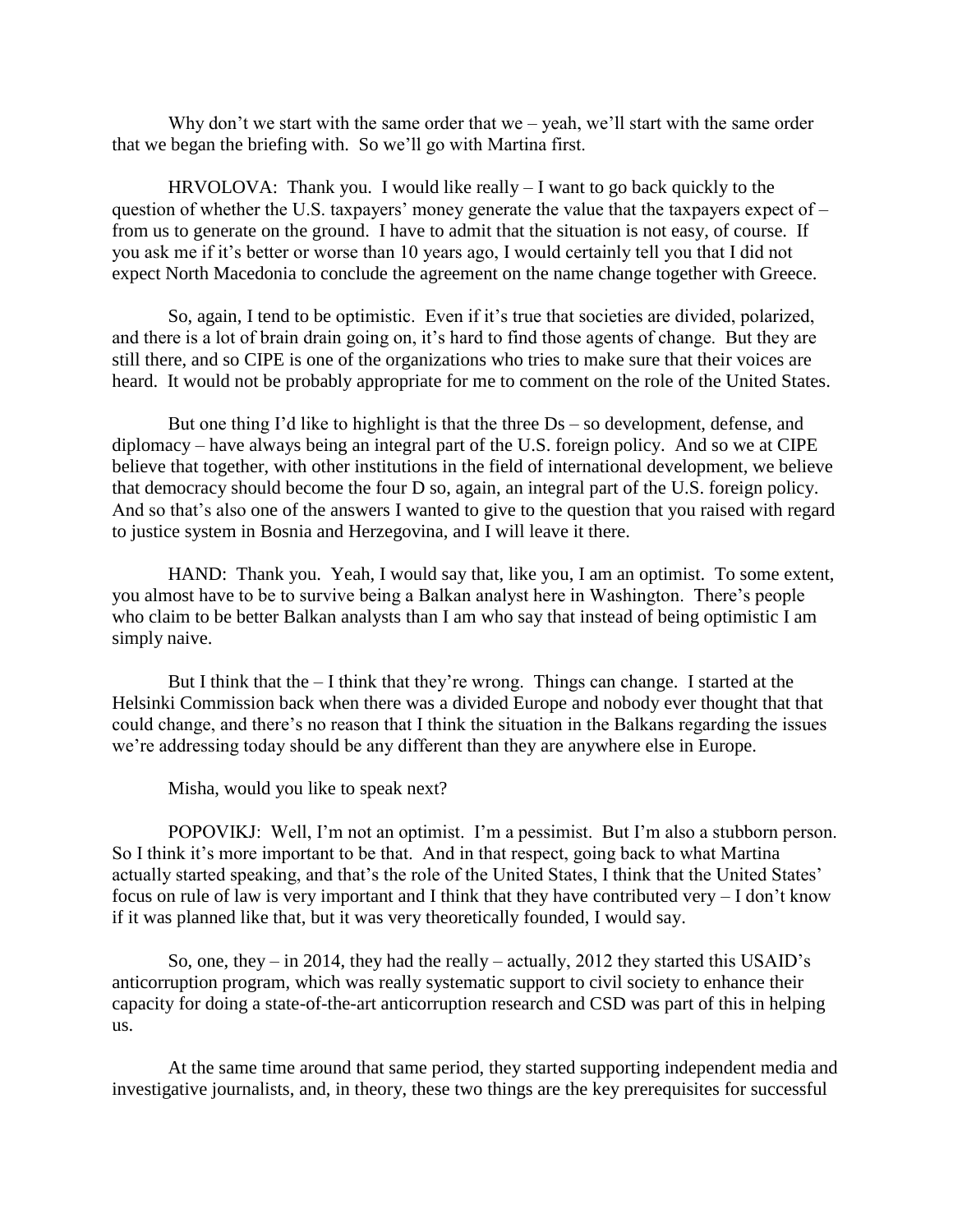combating of corruption. And I think that we should wait in terms of some things cannot appear very quickly. But I think that this investment proves – will prove to be worthwhile.

## HAND: Igor?

NOVAKOVIC: I believe I already said enough. But I would like just, in the end, to shift the focus back to the corrosive capital issue – that it is really important for all the citizens to know – to know information about the capital that is entering the country because not all capital is good.

Despite the fact that it could have some positive effects in the short run that we should be interested about investments that are entering our countries, that we should be interested about the ultimate beneficiary owner, and that we should push for it, actually, in the  $-$  in the future because, as CIPE representative said before, this is one of the new tools that is being applied by many of the third states in the region and elsewhere in the world to obtain political leverage and to fulfill their interests.

Thank you.

HAND: OK. Thank you.

Igor?

STOJANOVIC: Well, just you, Bob, to feel better, so there are two of us, I mean, naïve. (Laughs.) I am also optimistic guy, and I really do believe that at some point citizens will start to observe politicians primarily through their behavior to deliver difference and results. And that most probably will point the moment after which things have to be better.

So I really – I'm optimistic, and some things really needs times. Maybe we are hurry very often and keen to have something as much as possible. But sometimes maybe we need – we need really to have patience about that and I'm pretty sure that Western Balkans will stand on its legs.

HAND: OK. Thank you, and I'm glad we're both naively optimistic about the things. I would say that particularly in Bosnia I've actually seen things already, from my point of view, turn that way. TWe have seen protests over various issues in Banja Luka or in Sarajevo, but I think the politicians still think that by pursuing their same course or intensifying that course they can ride it out rather than actually to start shifting course to a more cooperative relationship.

So at this point, I think I'll close the briefing. A short announcement that reference was made earlier to the situation in Albania regarding their courts, et cetera. Next week, we're hoping to have a briefing that would focus exclusively on Albania with some visiting parliamentarians. So look for your inboxes for any announcement regarding that.

I also want to thank some of my colleagues, fellows, at the Helsinki Commission: Michael, who is currently opening the door for people but has also been giving them the